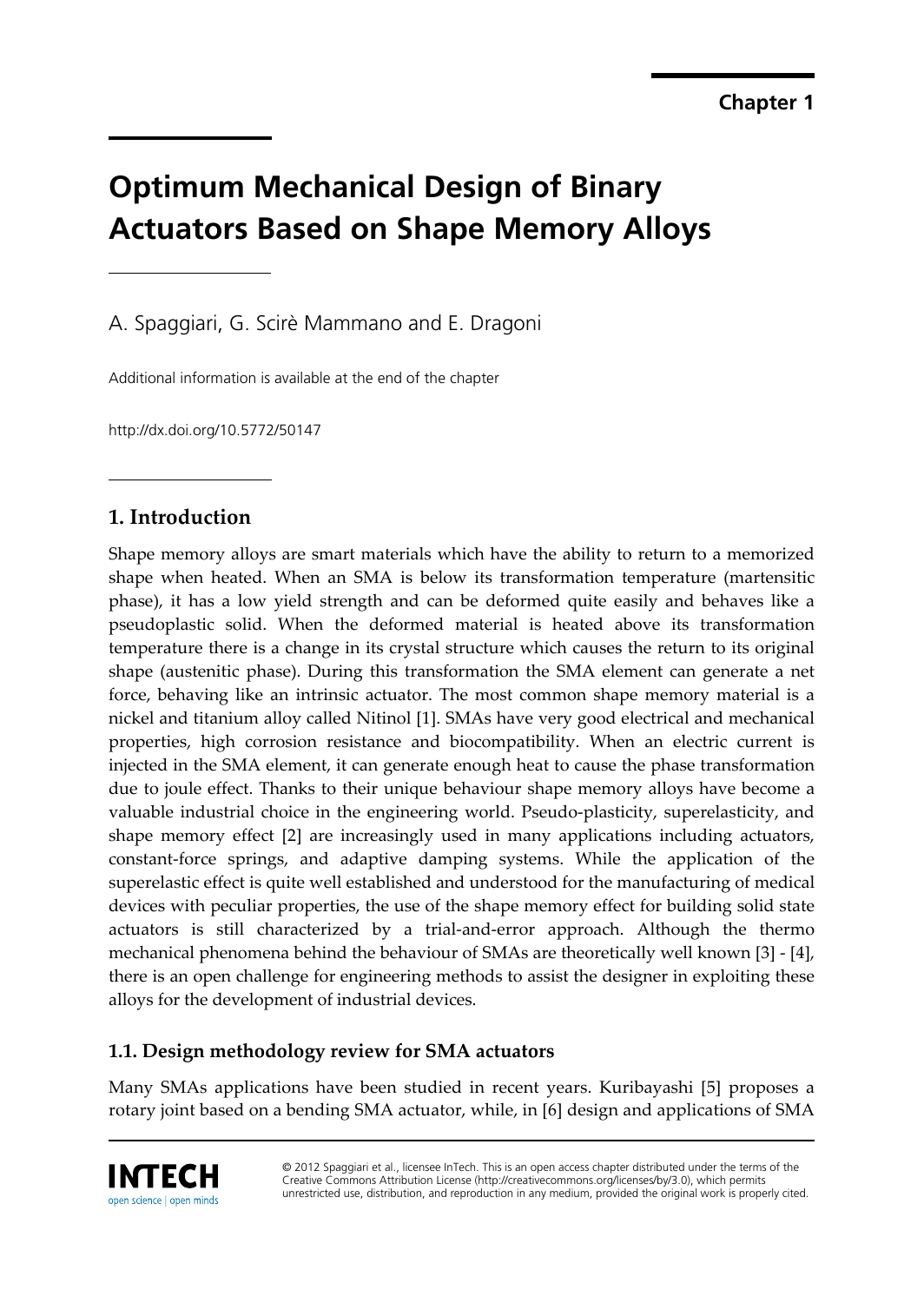actuators are presented. Microrobots can be developed using SMA as shown in [7] where there is a basic method to design the SMA spring based on a thermo-electromechanical approach. Reynaerts et al. [8] present design considerations concerning the choice of the active element to evaluate SMA actuator efficiency. Lu et al. [9] design a high strain shape memory actuator taking into account pseudoplasticity and compared its performance with traditional actuators. Due to SMA high non linearity, design curves relying on experiments are proposed in [10] to assess the SMA actuator geometry. A comprehensive review of applications of SMAs in the field of mechanical actuation has recently been published in [11]. Jansen et al [12] develop a linear actuator used as a drive module in an angular positioning mini-actuator. This architecture allows both large force and long strokes to be obtained. Strittmatter et al. [13] propose a SMA actuator for the activation of a hydraulic valve, biased by a conventional spring. Bellini et al. [14] propose a linear SMA actuator able to vary the air inflow for internal combustion engines, improving gas combustion and leading to higher efficiency. Haga et al. [15] propos a mini-actuator to be used in Braille displays. Elwaleed et al. [16] develop a SMA beam actuator able to amplify the SMA actuator strain using elastically instable beams. Among the proposed actuator there is lack of simple design instruments to provide basic information to the designer, either due to specific constraints of application or due to the high complexity of the thermomechanical material models used. In order to answer for an analytical design methodology, the author described in several technical publications a set of equations useful for linear [18] and rotary application [19]. The authors developed the design equations both for SMA actuators under a general system of external forces [20] and produced the design formulae to increase the output stroke thanks to negative stiffness compensators [21]. Moreover two peculiar systems were designed and developed: a telescopic actuator [22] and a wire on drum system [23]. The present work reviews and improves the design rules developed by the authors and set them in a coherent formal analytical framework. Design examples are provided to illustrate the step-by-step application of the design optimization procedures for realistic case studies.

# **1.2. Challenges and issues in SMA actuators design**

The three main challenges in SMA actuator design are: obtaining a simple and reliable material model, increasing the stroke of the actuator and finding design equations to guide the engineer in dimensioning the actuator. To design SMA actuators, a material model must describe the mechanical behaviour of the alloy in two temperature ranges: below the temperature  $M_f$  at which the austenite-martensite transformation is finished (OFF or deactivated or cold state) and above the temperature,  $A<sub>f</sub>$  at which the martensite-austenite transformation is completed (ON or activated or hot state). In these two conditions, inside the shape memory material there is only one stable crystalline phase and therefore the macroscopic mechanical properties are known.

The authors proposed two simple material models to describe SMA behaviour, both of them describing the mechanical behaviour of a SMA element at high temperatures (austenitic phase) as linear, characterized by the elastic modulus *EA*. The first one approximates the martensitic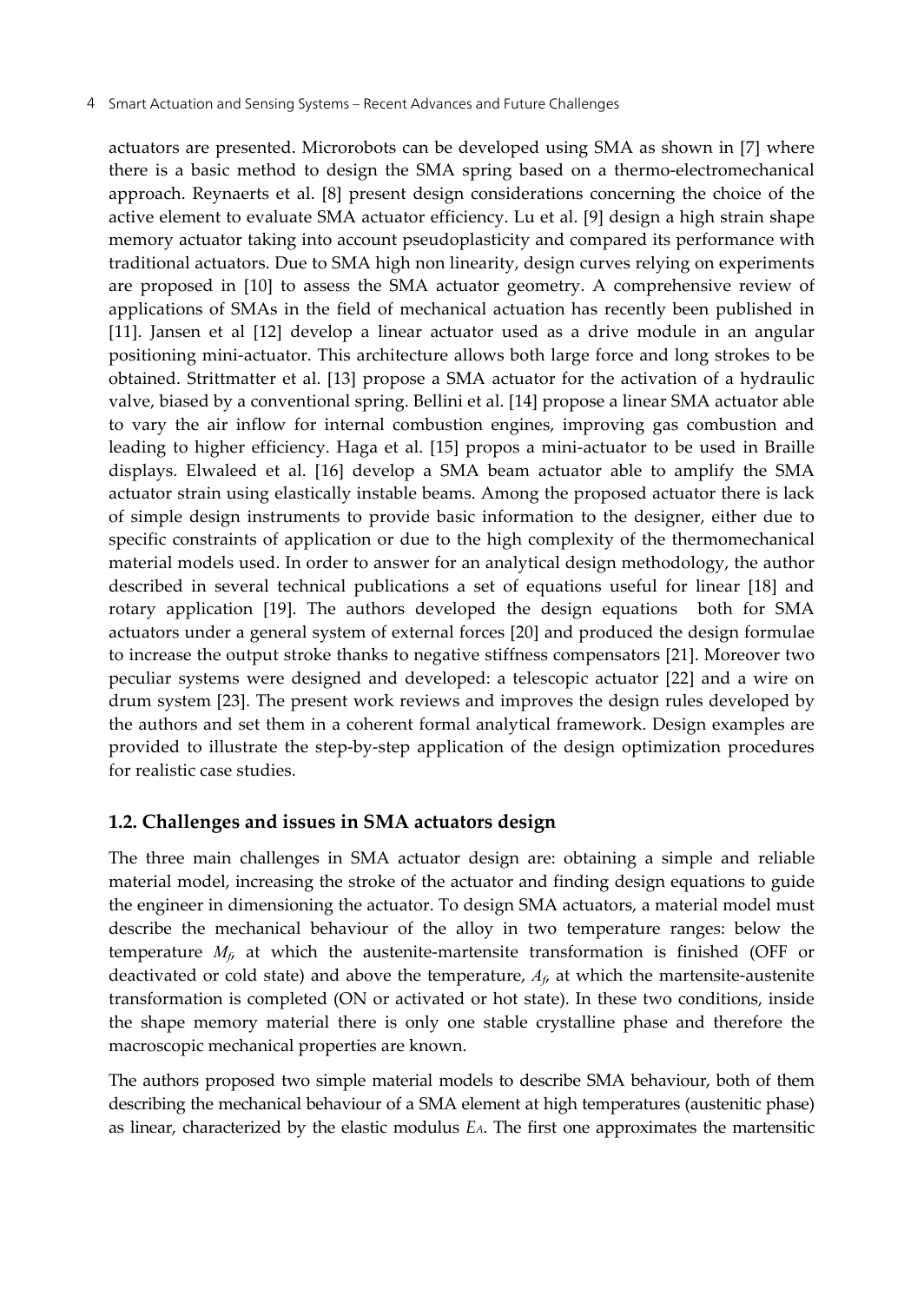behaviour as a linear one [18] (Figure 1a). This behaviour is by no means obvious, thus an explanation is needed. The typical stress-strain curve of a shape memory material, shown in Figure 1a, has two characteristic paths corresponding to a low temperature (martensitic curve) and to a high temperature (austenitic curve). Both curves consist of an initial elastic portion (OA and OC), followed by a constant-stress plateau. In the practical use of shape memory alloys for making actuators, the materials remain within the linear elastic range at the higher temperature but are strained beyond the elastic limit when cooled to the lower temperature. The maximum strain, *εadm* is small enough to ensure the desired fatigue life [24-25] but large enough to maximize the stroke of the actuator for a given amount of material involved. Since this analysis is aimed at dimensioning the binary actuator for the extreme positions, irrespective of the intermediate state, the behaviour of the material is approximated by segments OA' (martensite) and OC (austenite) in Figure 1a. The reference elastic moduli are  $E_M$  and  $E_A$ , respectively. This is also true if the shear behaviour of the shape memory material is considered, when the maximum shear strain,  $\gamma_{adm}$  replaces  $\varepsilon_{adm}$  and the shear moduli  $G_M$  and  $G_A$  replace  $E_M$  and  $E_A$ .

The second material model describes the behaviour at cold temperatures (martensitic phase) with a bilinear law [21] as shown in the stress-strain diagram of Figure 1b. The model is defined by a first leg OD with an elastic modulus *EMA* and a second leg DE with a gradient *EMB*. We define *εg* as the deformation of the occurrence of the change of slope. Due to the bilinear stress-strain response, the SMA elements used in the actuators (springs or wires) also have bilinear forcedisplacement behaviour when disabled. The elastic moduli  $E_A$ ,  $E_{MA}$  and  $E_{MB}$  are replaced by the stiffness  $K_A$ ,  $K_{M_A}$ ,  $K_{MB}$ , while the deformation  $\varepsilon_g$  is replaced by the displacement  $x_g$ . Assuming that the geometric changes related to the deformations of the springs do not influence the elastic constant value, a parameter of merit of the SMA material, *s1*, can be defined as follows:

$$
s_1 = \frac{E_A}{E_M} = \frac{G_A}{G_M} = \frac{k_a}{k_m}
$$
 (1)

This non dimensional group expresses for both models the shape memory capability of the alloy, the larger  $s_l$  the better the material is. The only difference is that in case of the simplest linear model (Figure 1a) the denominator is the secant modulus, while in case of bilinear model (Figure 1b) the denominator is  $E_{M4}$  the modulus of the first linear martensitic region. In order to balance the active SMA element authors evaluates the influence of three backup elements: a constant force (Section 3.1) a conventional spring (Section 3.2) and an antagonistic SMA (Section 3.3). Moreover the authors propose two compensator systems in order to increase the stroke of the actuator. The systems are either based on a leverage (rocker-arm, Section 4.2.1) or on articulated mechanisms (double quadrilateral, Section 4.2.2), which can be considered as backup elements with negative stiffness.

# **2. Design procedure of binary SMA actuators**

In this section a design procedure for binary SMA actuators is described and discussed. The system is made up by a generic actuator which moves the output port by means of an elastic system containing an active SMA element and a bias (backup) element.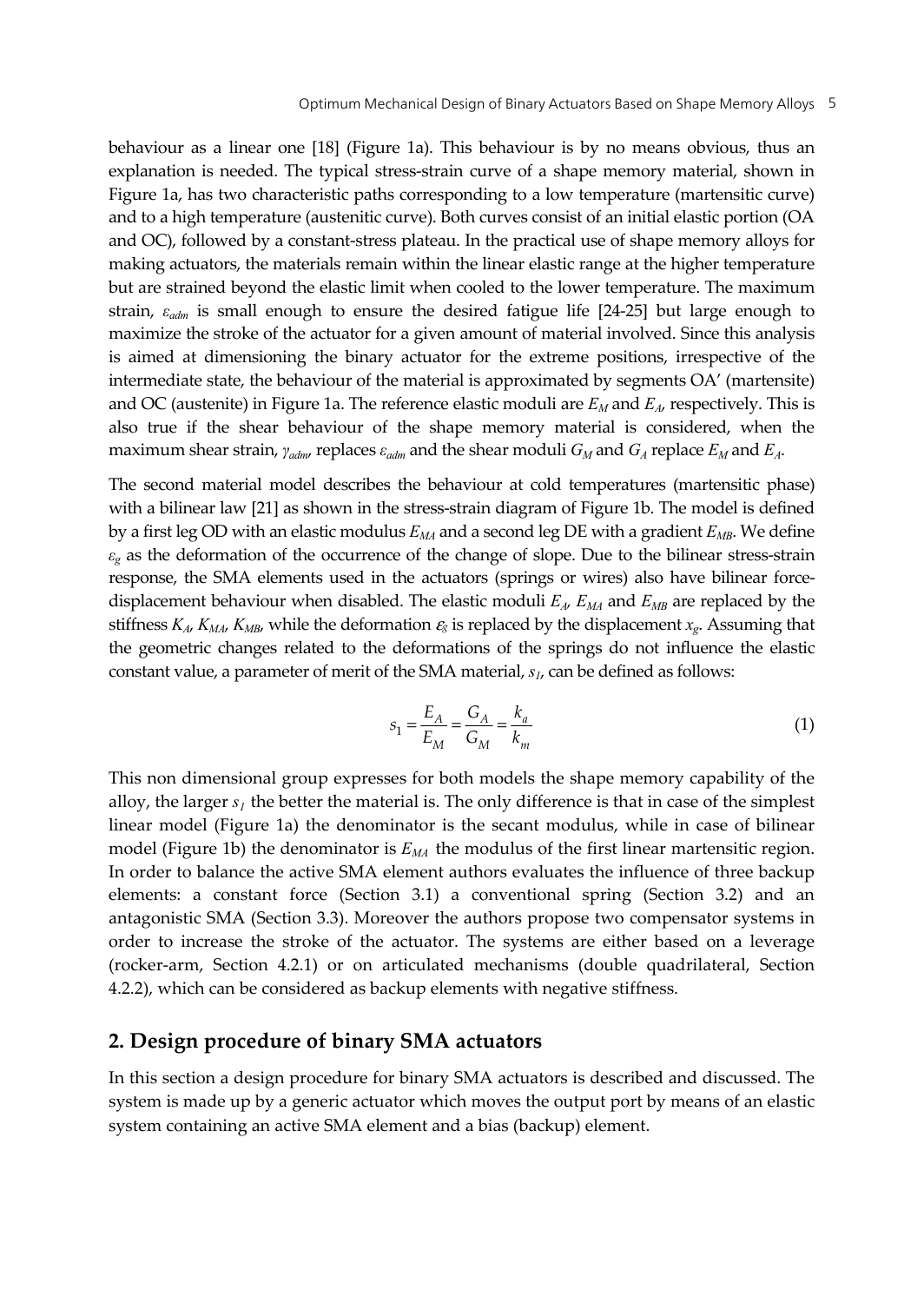

**Figure 1.** Linear (a) and bilinear (b) material model for martensitic phase of SMA elements

According to the particular means of applying the bias force, the three cases shown in Figure 2 are analyzed:

- a primary SMA spring biased by a constant force (Figure 2a);
- a primary SMA spring biased by a traditional spring (Figure 2b);
- two antagonist SMA springs (when one is hot, the other one is cold, Figure 2c).

Without loss of generality, each spring in Figure 2 is modeled as a traction spring exhibiting a linear force-deflection relationship. While the assumption of linearity is obvious for the traditional spring in Figure 2b, the linear behaviour for the SMA spring is an approximation needed to use the model in Figure 1a.

Each actuator presented in Figure 2 is intended to move the output port E through a total useful stroke  $\Delta x$  when working against an external dissipative force  $F_F$  and an external conservative force  $F_p$ . The force  $F_F$  is always opposite to the velocity of the cursor and is assumed to be constant. For example, if the cursor is subject to dry friction forces characterized by a static value  $F_S$  and a dynamic value  $F_D \leq F_S$ , the design dissipative force  $F_F$  = MAX ( $F_S$ ,  $F_D$ ) =  $F_S$  will be adopted for the calculation.

This approach comprises every possible external constant load, as exemplified by the membrane pump shown in Figure 3a. This example represents the most general case of external constant forces the actuator has to deal with. The SMA actuator undergoes the following external loads: two generic dissipative forces  $F_l$  (force during aspiration) and  $F_2$ (force during pumping) and a conservative force  $F_u$  due to the gravity force on the piston. The dissipative force  $F_l$  and the force  $F_u$  act together against the primary spring, when the piston is moving towards the primary SMA spring (inlet of the fluid). By contrast, the dissipative force  $F_2$  acts on the cursors against the force  $F_u$  and the primary spring, when the cursor moves away from the primary SMA spring (outlet of the fluid). This force system can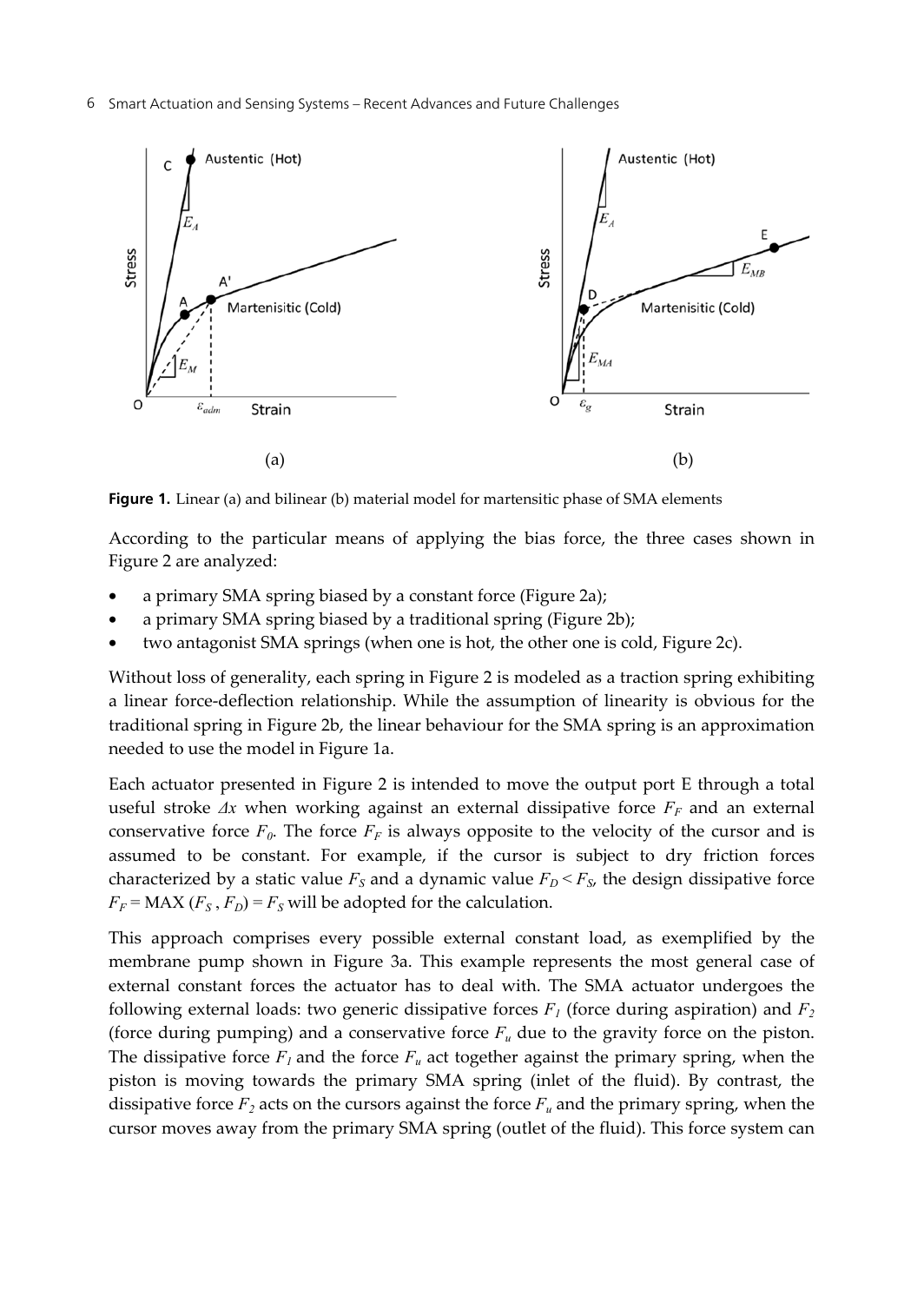be always reduced to the two forces considered in the method: a conservative one,  $F_0$  and two symmetric dissipative ones,  $F_F$ , rearranging the forces as follows:

$$
F_0 = F_u + \frac{F_1 - F_2}{2} , \quad F_F = \frac{F_1 + F_2}{2}
$$
 (2)

The direction of the forces depends on the piston speed, *v*, as shown in Figure 3b-c.

A second non dimensional parameter, *s2*, useful in the configurations with two springs, is defined as the ratio between the minimum value assumed by the stiffness of bias spring 2 and the stiffness of active spring 1 in the cold state:

$$
s_2 = \frac{K_{2\min}}{K_{1SC}}\tag{3}
$$



**Figure 2.** Three cases of the shape memory actuator biased by: a constant force (a), a traditional spring (b), a shape memory spring (c).



**Figure 3.** Example of generic conservative and dissipative forces acting on the system (a), equivalent forces when SMA is inactive (b) and when SMA is active (c)

The minimum value assumed by the stiffness of spring 2, *K2min*, coincides with the only stiffness of spring 2, *K2C*, if spring 2 is a traditional one, while it coincides with *K2SC* if spring 2 is an active one. A third dimensionless parameter, *sF*, is introduced in order to consider the influence of the dissipative forces in the motion of the SMA actuator. This parameter is defined as the ratio between the dissipative force  $F_F$  and the maximum force sustained by the primary spring in the cold state, calculated as the product between the cold spring stiffness,  $K_{ISCO}$  and the maximum deflection,  $L_C$ - $L_{01}$ , in the cold state: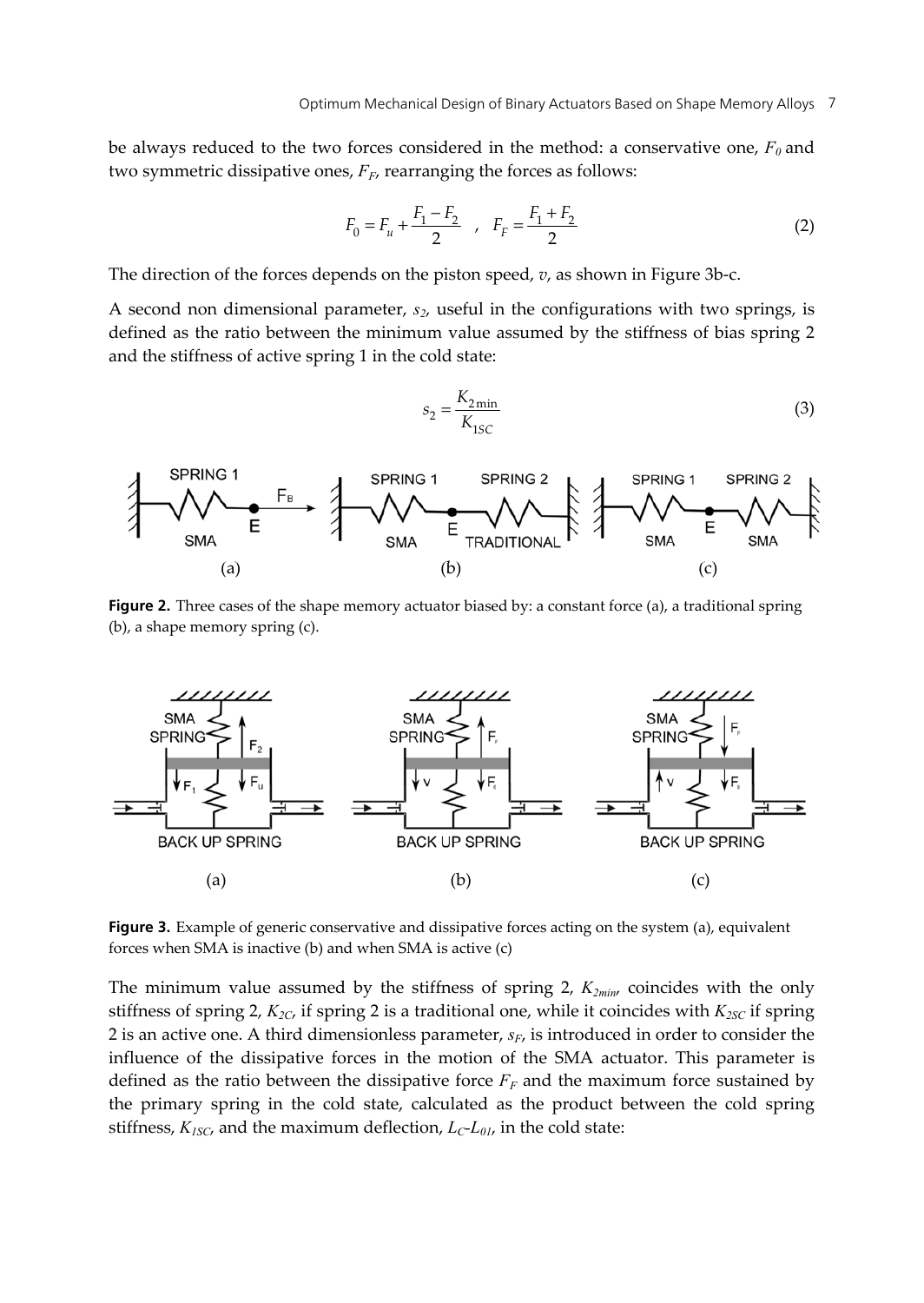$$
s_F = \frac{F_F}{K_{1SC} \cdot (L_C - L_{01})}
$$
(4)

The fourth dimensionless parameter, *s0*, is introduced in order to consider the influence of the conservative force in the motion of the SMA actuator. This parameter is defined as the ratio between the conservative force  $F_0$  and the maximum force sustained by the primary spring in the cold state, calculated as the product between the cold spring stiffness,  $K_{ISC}$ , and the maximum deflection,  $L_C$ - $L_{01}$ , in the cold state:

$$
s_0 = \frac{F_0}{K_{1SC} \cdot (L_C - L_{01})}
$$
\n(5)

The combination of definitions (4) and (5) gives the relationship between  $s_F$  and  $s_0$ :

$$
s_0 = \frac{F_0}{F_F} \cdot s_F \tag{6}
$$

# **2.1. SMA actuator backed up by a constant force**

Figure 4a shows the actuator biased by a constant force in three characteristic positions. Figure 4b shows the relationship between the applied force and the spring deflection during the travel of the actuator between these positions.

The procedure can be retrieved from [20]. The useful stroke of the actuator is obtained as:

$$
\Delta x = \frac{F_B}{K_{1SC}} \cdot \frac{(s_1 - 1 - 2s_F)}{s_1 \cdot (s_F + 1 - s_0)}
$$
(7)

The bias force is:

$$
F_B = F_F \cdot \frac{s_F + 1 - s_0}{s_F} \tag{8}
$$

Thus, the stroke can be cast as:

$$
\Delta x = \left( L_C - L_{01} \right) \frac{s_1 - 1 - 2s_F}{s_1} \tag{9}
$$

Eq. (7) shows that meaningful strokes ( $\Delta x > 0$ ) are only possible if parameter  $s_F$  is lower than the following critical value.

$$
s_{Fcr} = \frac{s_1 - 1}{2} \tag{10}
$$

Moreover, a possible way to choose the value of  $s_F$  consists on studying the free length of the active spring, *L01*, and its wire diameter, *d1*, as described below in eq. 14.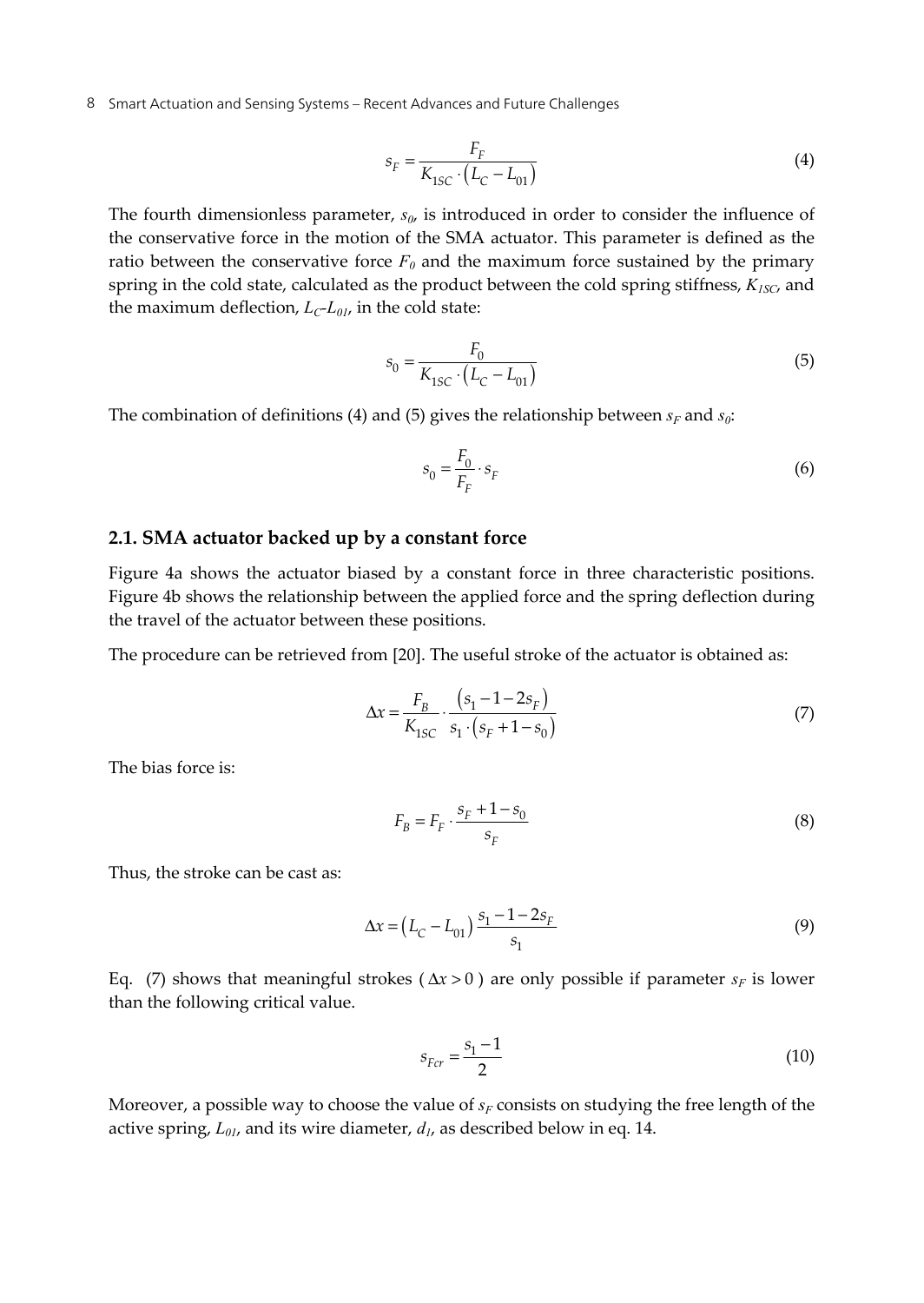### *2.1.1. Embodiment of SMA actuator*

If helical springs or wires are considered, two fundamental expressions can be written for the diameter or the wire and for the length of the springs, as a function of the stiffness, *K* and of the deflection of the SMA element, *f.*

$$
d = m_d \cdot \sqrt{K \cdot f} \tag{11}
$$

$$
L_0 = m_l \cdot f \tag{12}
$$

The constant  $m_d$  and  $m_f$  depends on the embodiment and can be calculated as shown in the examples in Section 3.1.2 and Section 3.2.2.

A generic expression of the free length, *L01*, can be written as follows:

$$
L_{01} = m_1 \cdot \Delta x \cdot \frac{s_1}{s_1 - 2 \cdot s_F - 1} \tag{13}
$$

In (13) the free length, *L01*, depends on the particular embodiment of the spring, but it is always minimized if  $s_F$  is chosen as small as possible. The minimum value of  $s_F$  can be determined by fixing the maximum allowable wire diameter,  $d<sub>l</sub>$ , of the SMA element. This maximum value can be determined, for example, using cooling time considerations, the bigger the wire, the slower the cooling, [8], [18].



**Figure 4.** Actuator model (a) and force-deflection diagram (b) of the shape memory actuator biased by a constant force

Combining expression (11) with (1) and (3), the following relationship can be used to determine the minimum value of *sF*.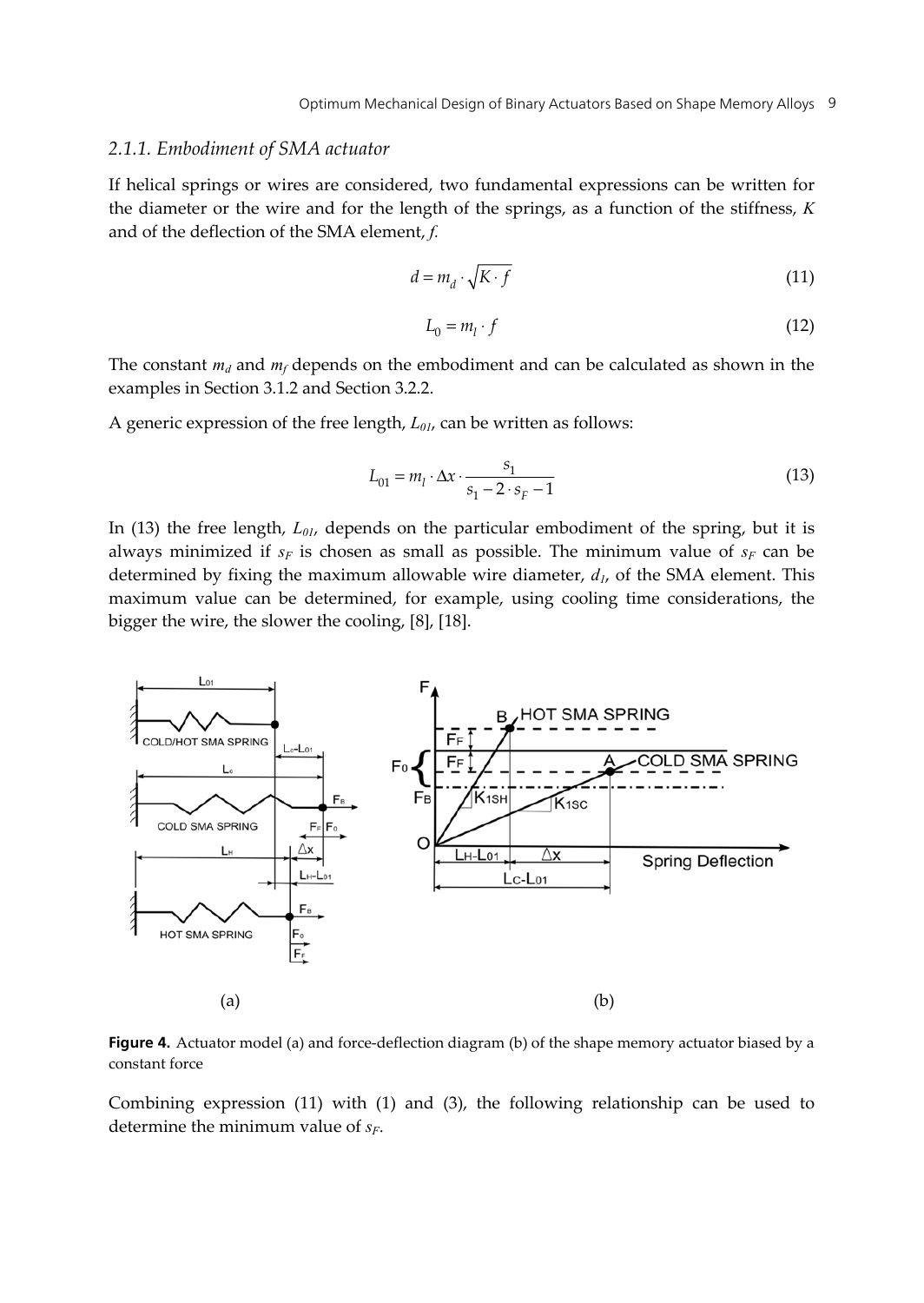$$
d_1 = m_{d1} \cdot \sqrt{\frac{F_F}{s_F}}
$$
 (14)

Where  $m_{d1}$  depends only on the embodiment of the SMA primary spring.

### *2.1.2. Case study: SMA wire based actuator*

The equations (11) and (12) represent the relationships between stiffness, *K*, and free length, *L0*, either for a spring or a wire.

In particular the stiffness of a SMA actuator in wire form is obtained using the coefficient:

$$
m_{dw} = \sqrt{\frac{4}{\pi \cdot E_m \cdot \epsilon_{adm}}} \tag{15}
$$

where it is shown that the limit is given by the maximum strain of the SMA wire in martensitic phase. The free length is obtained from eq. (11) by considering the following coefficient for a SMA wire, which comes out simply from the definition of axial strain in a rod.

$$
m_{lw} = \frac{1}{\varepsilon_{adm}} \tag{16}
$$

# **2.2. SMA actuator backed up by an elastic spring**

Figure 5a shows the actuator biased by a traditional spring in three characteristic positions. Figure 5b displays the relationship between the applied force and the deflection of each spring during the thermal operation of the actuator between those positions.

The detailed procedure can be retrieved from [20]. The pre-stretch is

$$
p = \left(L_C - L_{01}\right) \frac{s_2 + s_F + 1 - s_0}{s_2} \tag{17}
$$

$$
\Delta x = p \frac{s_2 \cdot (s_1 - 2 \cdot s_F - 1)}{(s_1 + s_2) \cdot (s_2 + s_F + 1 - s_0)}
$$
(18)

The following alternative expression of the overall travel can be written

$$
\Delta x = (L_C - L_{01}) \frac{s_1 - 1 - 2s_F}{s_1 + s_2} \tag{19}
$$

Lastly, Figure 5b shows that the maximum deflection in the cold state of the bias spring amounts to  $p$ - $(L_H - L_{0I})$ . This expression can be written as: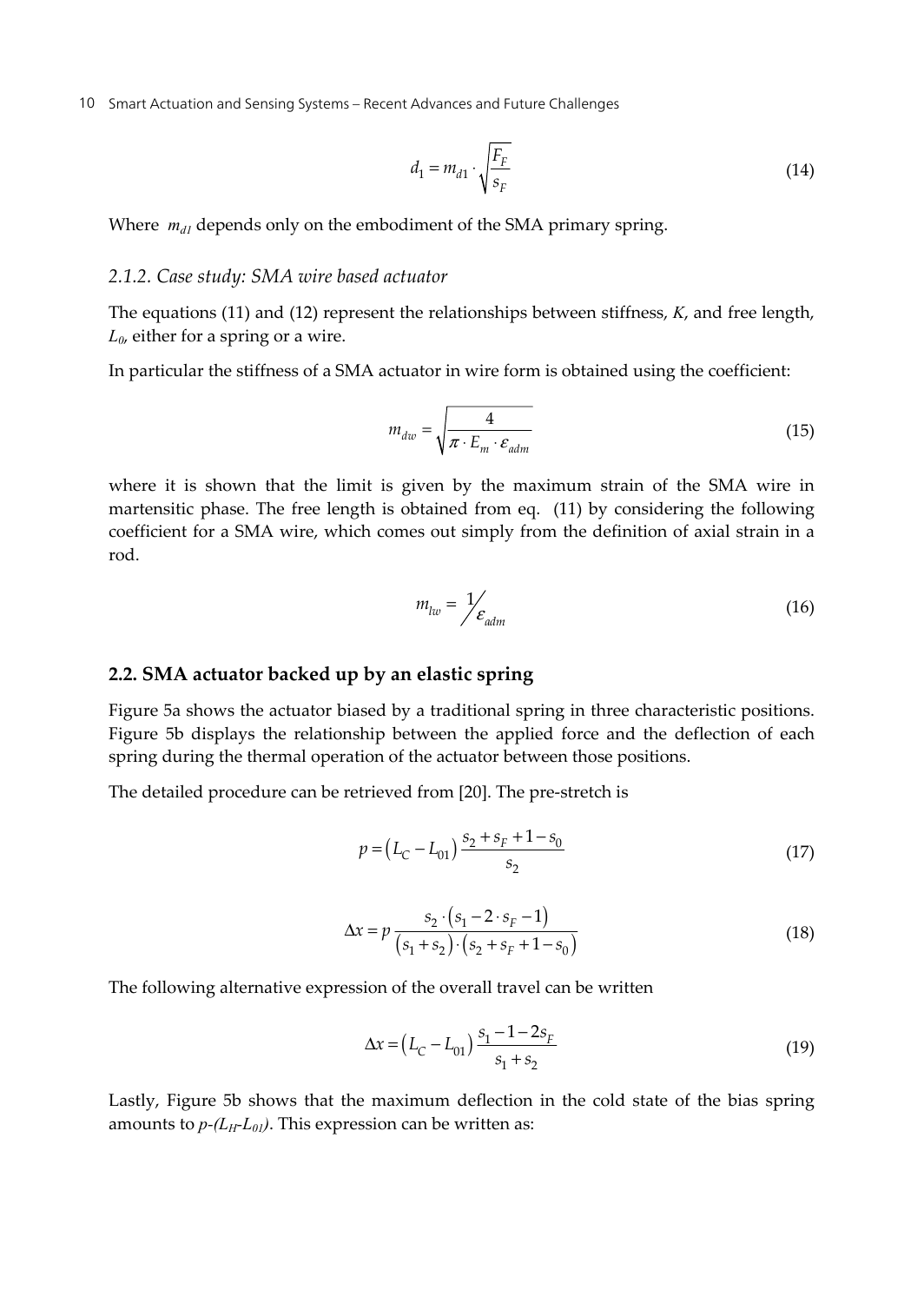Optimum Mechanical Design of Binary Actuators Based on Shape Memory Alloys 11

$$
p - (L_H - L_{01}) = (L_C - L_{01}) \cdot \frac{s_1 \cdot (s_2 + s_F + 1) - s_2 \cdot s_F - s_0 \cdot (s_1 + s_2)}{s_2 \cdot (s_1 + s_2)}
$$
(20)

### *2.2.1. Embodiment of the SMA actuator*

If helical springs or wires are considered, the two fundamental expressions (11) and (12) can be written for the diameter of the wire and for the length of each spring. Following [20] a generic expression of the total length can be obtained, which depends on the dimensionless parameters  $s_1$ ,  $s_2$ ,  $s_0$  and  $s_F$  and on the embodiment of the springs.



**Figure 5.** Actuator model (a) and force-deflection diagram (b) of the shape memory actuator biased by a traditional spring

This expression is minimized if  $s_F$  is chosen as small as possible and if a precise value of  $s_2^*$ is chosen, obtained by equating to zero the derivative of the total length of the actuator. The optimal value  $s_2^*$  can be expressed as:

$$
s_2^* = \sqrt{\frac{s_1 \cdot (m_{12} + 1) \cdot (s_F + 1 - s_0)}{(m_{11} + 1)}}
$$
(21)

As a first attempt, it is possible to determine the  $m_l$  coefficients considering the desired embodiment of each spring and a value of  $C = 7$ , because the value of  $s_2^*$  is not greatly affected by *C*.

# *2.2.2. Case study: SMA spring based actuator*

The equations (11) and (12) represent the relationships between stiffness, *K*, and free length, *L0*, either for a spring or a wire.

In particular the wire diameter of a helical spring can be cast as follows [26]:

$$
d = \sqrt{\frac{4 \cdot K \cdot f \cdot K_b}{\pi \cdot G \cdot \gamma_{adm}}}
$$
 (22)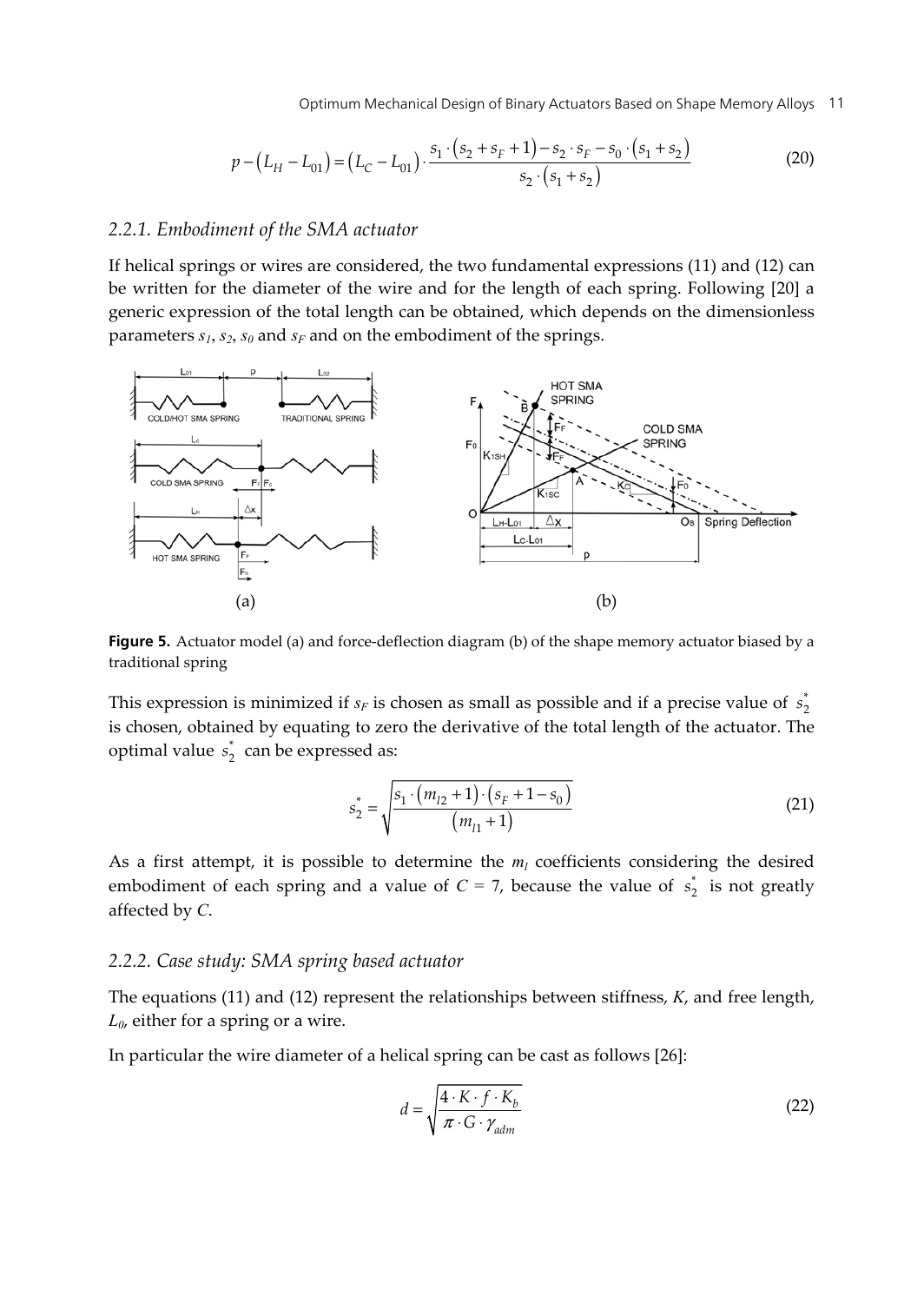Were *K* is the stiffness of the spring,  $f$  is the deflection of the spring and  $K_b$  is the coefficient of Bergstrasser, given by the following relationship:

$$
K_b = \frac{4 \cdot C + 2}{4 \cdot C - 3} \tag{23}
$$

Thus for a spring the  $m_{ds}$  coefficient in expression (11) can be expressed as:

$$
m_{ds} = 4\sqrt{\frac{(C+2)}{\pi \cdot G \cdot \gamma_{adm} \cdot (4C-3)}}
$$
 (24)

The external diameter of a helical spring can be calculated using the definition of the spring index  $(C = D/d)$  and the number of active coils is given by:

$$
N = \frac{G \cdot d}{8 \cdot C^3 \cdot K} \tag{25}
$$

The fully compressed length can be calculated using expression:

$$
L_{fc} = Nd = \frac{G \cdot d^2}{8 \cdot C^3 \cdot K}
$$
 (26)

The free length is:

$$
L_0 = 1.15 \cdot Nd + f = 1.15 \cdot \frac{G \cdot f \cdot d^2}{8 \cdot C^3 \cdot F} + f \tag{27}
$$

Thus the coefficient to calculate the free length in eq. (12) is:

$$
m_{ls} = \frac{1.15 + \pi \cdot \gamma_{adm} C^2}{\pi \cdot \gamma_{adm} C^2}
$$
 (28)

# **2.3. SMA actuator backed up by an antagonist SMA spring**

Figure 6a shows the actuator biased by a second SMA spring in three characteristic positions. Figure 6b shows the relationship between the applied force and the deflection of each spring during the thermal operation of the actuator between these positions.

Following the procedure described in [20], the prestretch *p* can be written:

$$
p = (L_C - L_{01}) \cdot \frac{s_1 \cdot s_2 + s_F + 1 - s_0}{s_1 \cdot s_2} \tag{29}
$$

The stroke can be cast as:

$$
\Delta x = p \cdot \frac{s_2 \cdot \{(s_1 - 1 - s_F) \cdot (s_1 + 1) - s_0 \cdot (s_1 - 1)\}}{(s_1 + s_2) \cdot (s_1 \cdot s_2 + s_F + 1 - s_0)}
$$
(30)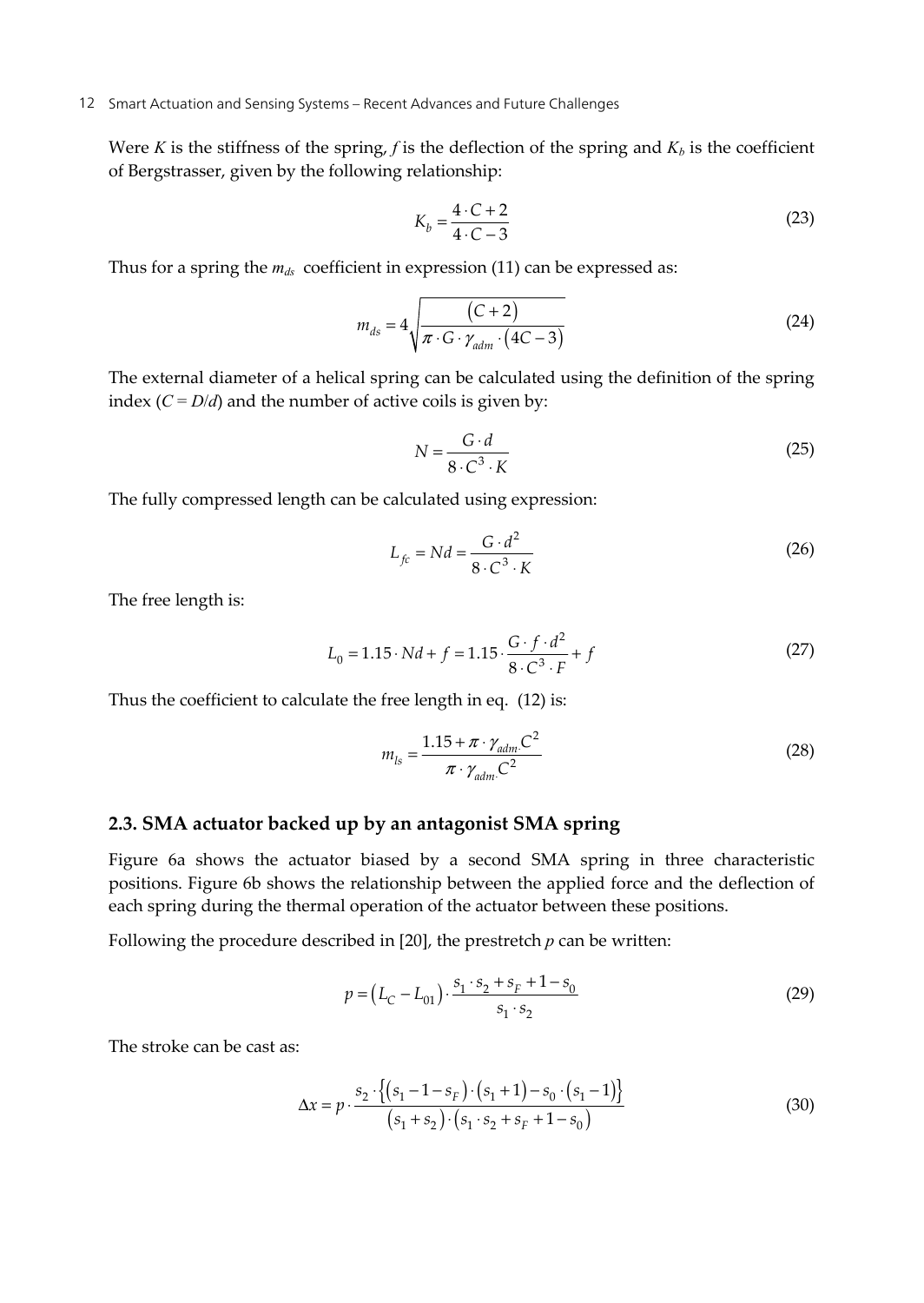#### Optimum Mechanical Design of Binary Actuators Based on Shape Memory Alloys 13

The following expression for the optimal value  $s_2^*$  is found:

$$
s_2^* = \sqrt{s_F + 1 - s_0} \tag{31}
$$

The following alternative expression of the overall travel can be obtained:

$$
\Delta x = (L_C - L_{01}) \cdot \frac{(s_1 - 1 - s_F) \cdot (s_1 + 1) + s_0 \cdot (s_1 - 1)}{s_1 \cdot (s_1 + s_2)}
$$
(32)

Both Equations (30) and (32) demonstrate that meaningful strokes ( $\Delta x > 0$ ) are only possible if parameter  $s_F$  is lower than the following critical value.

$$
s_{Fcr} = \frac{F_F \cdot (s_1 - 1)^2}{F_0 \cdot (s_1 - 1) + F_F \cdot (s_1 + 1)}
$$
(33)

Figure 6b shows that the maximum deflection of the bias spring in the cold state amounts to  $p - (L_H - L_{01})$ . This expression can be written as:

$$
p - (L_H - L_{01}) = (L_C - L_{01}) \cdot \frac{s_1 \cdot s_2 - s_2 \cdot s_F + s_F + 1 - s_0 \cdot (s_2 + 1)}{s_2 \cdot (s_1 + s_2)}
$$
(34)

### *2.3.1. Embodiment of SMA antagonist actuator*

If helical springs or wires are considered, the two fundamental expressions (11) and (12) can be written for the diameter of the wire and for the length of each spring. Following [20] a generic expression of the total length can be obtained, which depends on the dimensionless parameters  $s_1$ ,  $s_2$ ,  $s_0$  and  $s_F$  and on the embodiment of the springs.



**Figure 6.** Actuator model (a) and force-deflection diagram (b) of the agonist antagonist shape memory actuator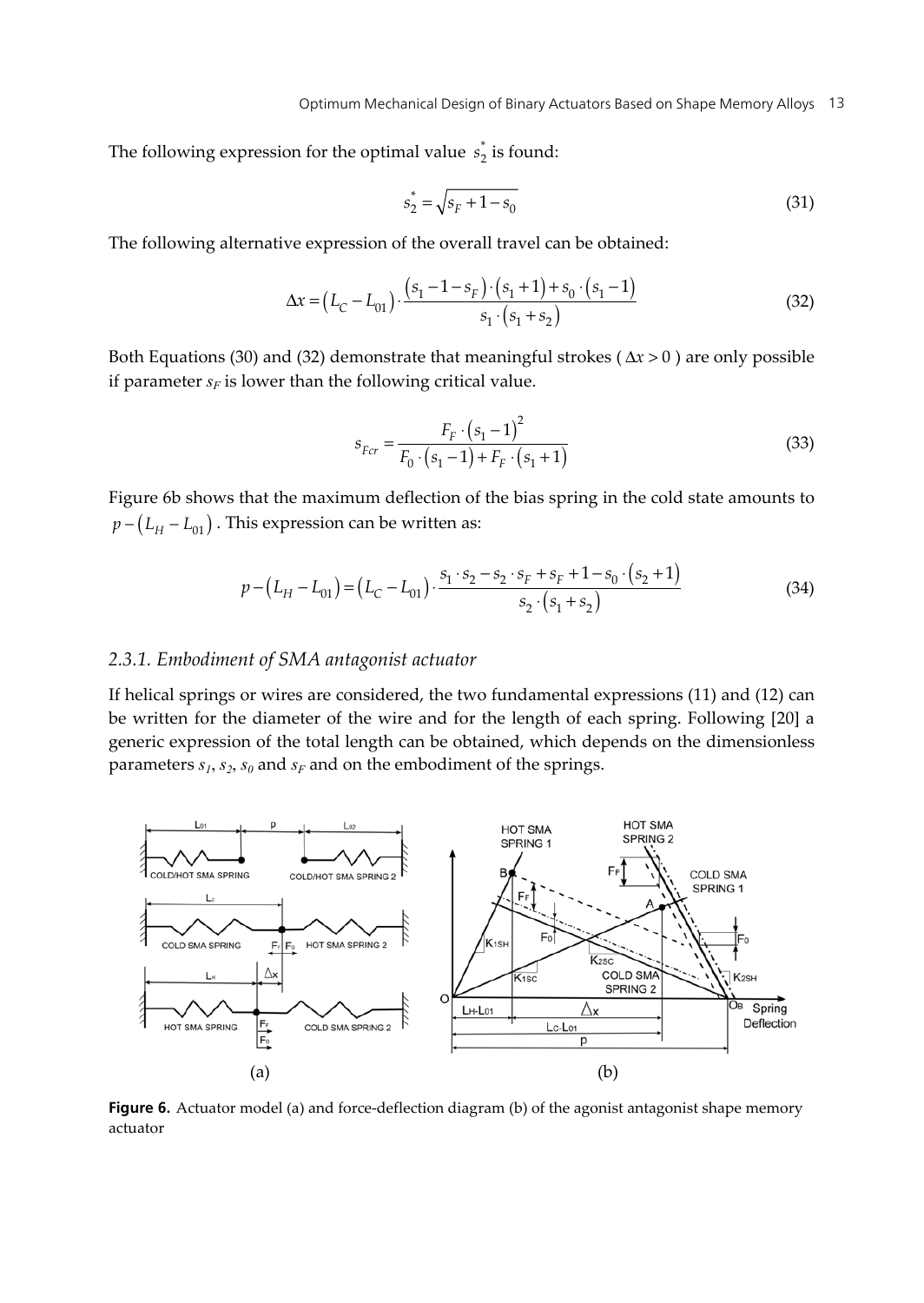This expression is minimized if  $s_F$  is chosen as small as possible and if an optimal value for  $s_2^*$  is chosen, obtained equating to zero the derivative of the total length of the actuator. The optimal value  $s_2^*$  can be expressed as:

$$
s_2^* = \sqrt{\frac{(m_{12} - 1) \cdot (s_F + 1 - s_0)}{(m_{11} - 1)}}
$$
(35)

Expression (35) reduces to expression (31) if the same spring embodiment is considered for spring 1 and spring 2. As a first attempt, it is possible to determine the  $m_l$  coefficients considering the desired embodiment of each spring and a value of  $C = 7$ , because the value of \* <sup>2</sup>*s* is not greatly affected by *C*. The minimum value of *sF* can be determined by fixing the maximum allowable wire diameter,  $d<sub>l</sub>$ , of the SMA element. This maximum value can be determined, for example, using cooling time considerations. Relationship (14) can be used to determine the minimum value of *sF*.

# **2.4. Design procedures for a binary SMA actuator**

The step by step procedures which guide the designer to apply the above design methods are described in Table 1. The first four steps are the same irrespective of the backup element used in the actuator. From step 5, the procedure is threefold.

These procedures ensure that any actuator biased by a one of the above described back up elements, with the calculated stiffness  $K_C$  and containing whatever SMA spring, with the selected material parameter *s*<sub>1</sub> and the calculated cold stiffness  $K_{ISC}$ , satisfies the design problem (useful stroke  $\Delta x$ , design dissipative force  $F_F$  and design conservative force  $F_0$ ) when assembled with the calculated pre-stretch *p*.

# *2.4.1. Case study: SMA based swing louver*

In this section, the complete design procedure is carried out numerically for the actuation of a swing louver exploited to direct the air flow in domestic air conditioners. An actuator made up of an SMA spring biased by an antagonist SMA spring is designed here as a possible alternative solution to conventional electric motors and linkages. The SMA actuator acts on the louver with a known arm to make the louver swing. The design parameters are: required stroke: 5mm; dissipative force: 5N, conservative force: 2N. The material considered is Nitinol, with the following properties, *γadm* = 0.02, to ensure a fatigue limit over 500 thousand cycles, austenitic shear modulus  $G_a$ =23000 MPa, equivalent martensitic shear modulus *Gm*=8000 MPa.

The procedure starts calculating the non dimensional groups from eq.  $(1)$ ,  $(10)$ ,  $(31)$  and  $(5)$ :

$$
s_1 = \frac{G_A}{G_M} = \frac{23000}{8000} = 2.875\tag{36}
$$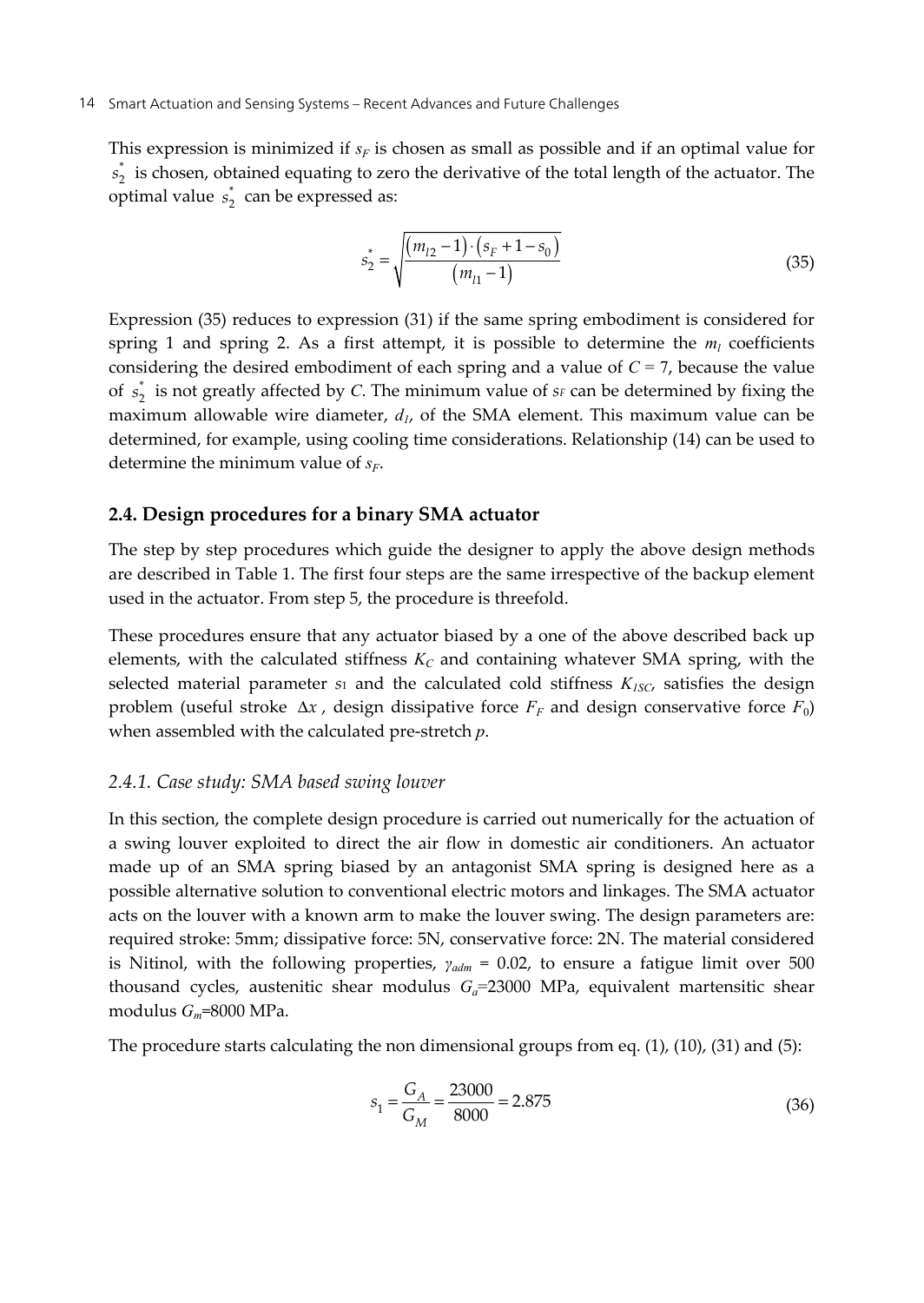| <b>Backup: Constant Force</b>                                                                                                   | <b>Backup: Traditional spring</b>                           | Backup: antagonist SMA                  |  |
|---------------------------------------------------------------------------------------------------------------------------------|-------------------------------------------------------------|-----------------------------------------|--|
| (Section 3.1)                                                                                                                   | (Section 3.2)                                               | spring (Section 3.3)                    |  |
| -the stroke of the actuator, $\Delta x$ , the design dissipative force, $F_F$ , and the design                                  |                                                             |                                         |  |
| conservative force, F <sub>0</sub> , are accepted from design specifications;                                                   |                                                             |                                         |  |
| —a shape memory material for the spring and a maximum strain, $\varepsilon_{\alpha dm}$ or $\gamma_{\alpha dm}$ , are selected, |                                                             |                                         |  |
| after which parameter $s_1 = E_A/E_M = G_A/G_M$ is known;                                                                       |                                                             |                                         |  |
| -The spring embodiment is chosen and the parameters $ml_1$ , $ml_2$ and $md_1$ are calculated as                                |                                                             |                                         |  |
| shown in Section 3.1.2 or 3.2.2. Otherwise, this step is skipped;                                                               |                                                             |                                         |  |
| $-a$ sr value lower than the critical value (10) is selected, possibly using (14);                                              |                                                             |                                         |  |
| -the value of $so$ is                                                                                                           | -the value of $so$ is calculated                            | $-a$ sr value lower than the            |  |
| calculated using definition                                                                                                     | using definition (6);                                       | critical value (10) is selected.        |  |
| (6);                                                                                                                            | -the lowest affordable value                                | The parameter is chosen as              |  |
| —the bias force, $F_B$ , is                                                                                                     | of parameter s2 is chosen (to                               | small as possible to reduce             |  |
| calculated using eq. (8);                                                                                                       | exploit the primary spring),                                | the size of the actuator,               |  |
| -the maximum deflection                                                                                                         | or the optimal value (21) is                                | respecting the constraint of            |  |
| of the primary spring, Lc-                                                                                                      | adopted (to conserve overall                                | the diameter of the wire, $d$ ,         |  |
| $L_{01}$ , is retrieved from (9);                                                                                               | space). If the parameters ml1                               | given by $(14)$ ;                       |  |
| -the cold stiffness, K1sc, of                                                                                                   | and <i>ml</i> <sub>2</sub> cannot be                        | -the value of $so$ is calculated        |  |
| the spring is calculated                                                                                                        | determined, expression (31)                                 | using definition (6);                   |  |
| from eq. $(7)$ ;                                                                                                                | can be used for a sub-                                      | —the lowest affordable                  |  |
|                                                                                                                                 | optimal design;                                             | value of parameter s2 is                |  |
|                                                                                                                                 | -the maximum deflection of                                  | chosen (to exploit the                  |  |
|                                                                                                                                 | the primary spring, $Lc$ - $L_{01}$ , is                    | primary spring),                        |  |
|                                                                                                                                 | retrieved from (19);                                        | alternatively the optimal               |  |
|                                                                                                                                 | -the cold stiffness, K1sc, of                               | value (35) is adopted (to               |  |
|                                                                                                                                 | the spring is calculated from                               | conserve overall space). If             |  |
|                                                                                                                                 | eq. (4);                                                    | the parameters ml1 and ml2              |  |
|                                                                                                                                 | -the pre-stretch of the                                     | cannot be determined,                   |  |
|                                                                                                                                 | system, $p$ , is calculated from                            | expression (31) can be used             |  |
|                                                                                                                                 | (17);                                                       | for a sub-optimal design;               |  |
|                                                                                                                                 | -the stiffness of the                                       | -the maximum deflection                 |  |
|                                                                                                                                 | traditional spring, Kc, is                                  | of the primary spring, Lc-Lo1,          |  |
|                                                                                                                                 | calculated from eq. (3);                                    | is retrieved from (32);                 |  |
|                                                                                                                                 | -the maximum deflection of                                  | $-$ the cold stiffness, $K_{1SC}$ , is  |  |
|                                                                                                                                 | the traditional spring,                                     | calculated from eq. (4);                |  |
|                                                                                                                                 | $p$ -(L <sub>H</sub> -L <sub>01</sub> ), is calculated from | -the overall pre-stretch of,            |  |
|                                                                                                                                 | (20).                                                       | $p$ , is calculated from (29);          |  |
|                                                                                                                                 |                                                             | -the stiffness of the                   |  |
|                                                                                                                                 |                                                             | secondary SMA spring, K2sc,             |  |
|                                                                                                                                 |                                                             | is calculated from eq. (3);             |  |
|                                                                                                                                 |                                                             | -the maximum deflection                 |  |
|                                                                                                                                 |                                                             | of the secondary SMA                    |  |
|                                                                                                                                 |                                                             | spring, $p$ - $(L_{H}$ - $L_{01})$ , is |  |
|                                                                                                                                 |                                                             | calculated from (34).                   |  |

**Table 1.** Step by step procedure for each Backup element considered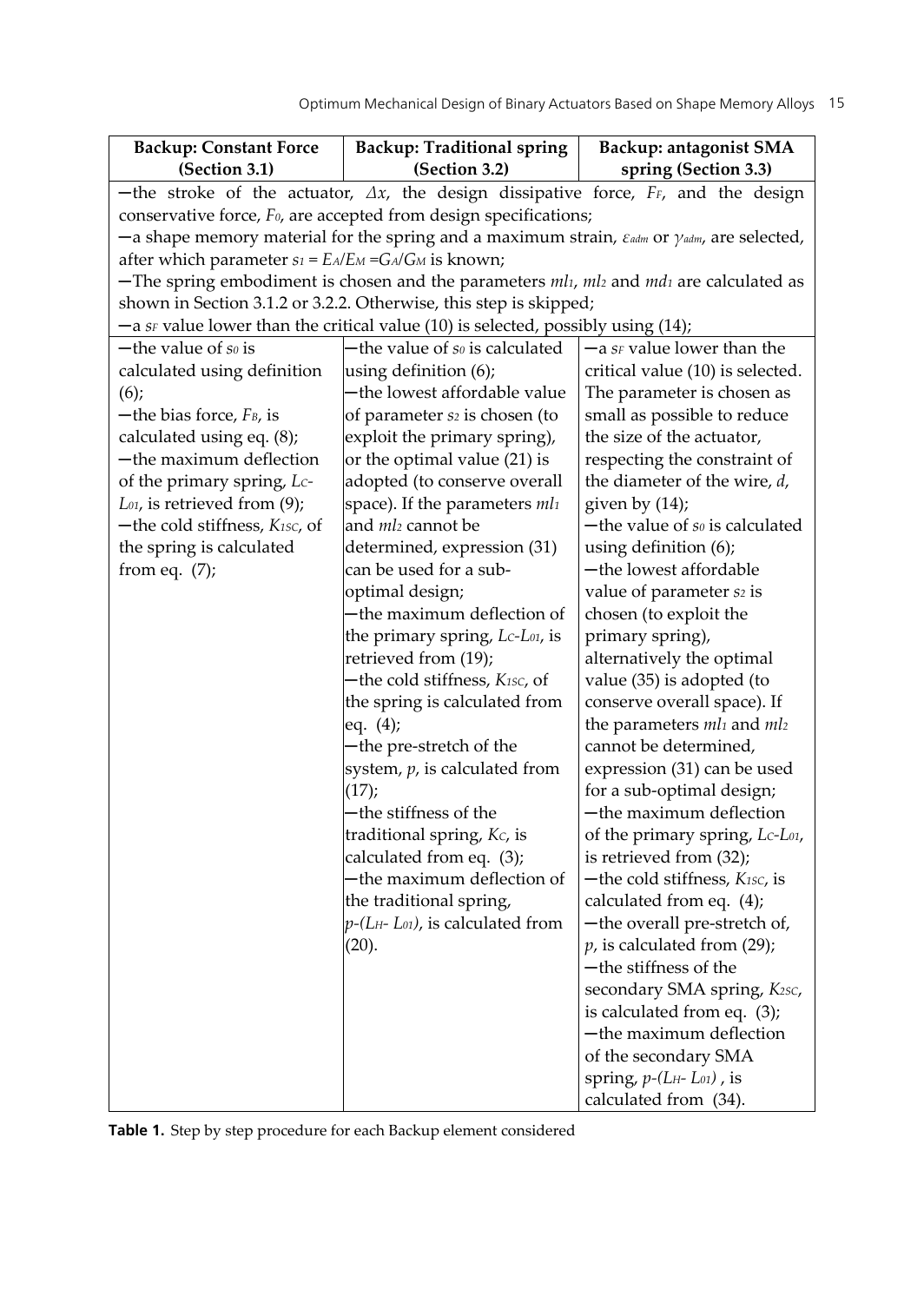$$
s_{Fcr} = \frac{s_1 - 1}{2} = \frac{2.875 - 1}{2} = 0.9375\tag{37}
$$

$$
s_F = 0.25 \le s_{Fcr} \tag{38}
$$

$$
s_2 = s_2^* = \sqrt{s_1 \cdot (s_F + 1)} = \sqrt{2.875 \cdot (0.25 + 1)} = 1.896
$$
 (39)

$$
s_0 = \frac{F_0}{F_F} \cdot s_F = \frac{2}{5} \cdot 0.25 = 0.1 \ s_0 = \frac{F_0}{F_F} \cdot s_F = \frac{2}{5} \cdot 0.25 = 0.1 \tag{40}
$$

the maximum deflection of the primary spring,  $L<sub>C</sub>-L<sub>01</sub>$ , is retrieved from (32);

$$
\left(L_{C}-L_{01}\right) = \Delta x \cdot \frac{s_{1} \cdot (s_{1}+s_{2})}{(s_{1}-1-s_{F}) \cdot (s_{1}+1)+s_{0} \cdot (s_{1}-1)} =
$$
\n
$$
= 5 \cdot \frac{2.875 \cdot (2.875+1.896)}{(2.875-1-0.5) \cdot (2.875+1)+0.1 \cdot (2.875-1)} = 12.43 \text{ mm}
$$
\n(41)

while eq. (4) allows the SMA spring cold stiffness to be calculated

$$
K_{1SC} = \frac{F_F}{s_F \cdot (L_C - L_{01})} = \frac{5}{0.25 \cdot 12.43} = 1.61 \, N / \, mm \tag{42}
$$

the overall pre-stretch of,  $p$ , is calculated from (29) and  $Kc$ , is calculated from eq. (3)

$$
p = (L_C - L_{01}) \cdot \frac{s_1 \cdot s_2 + s_F + 1 - s_0}{s_1 \cdot s_2} = 12.43 \cdot \frac{2.875 \cdot 1.896 + 0.25 + 1 - 0.1}{2.875 \cdot 1.896} = 15.01 \, mm \tag{43}
$$

$$
K_{2\min} = K_{2SC} = s_2 \cdot K_{1SC} = 1.896 \cdot 1.61 = 3.052 N / \, mm \tag{44}
$$

$$
p - (L_H - L_{01}) = (L_C - L_{01}) \cdot \frac{s_1 \cdot s_2 - s_2 \cdot s_F + s_F + 1 - s_0 \cdot (s_2 + 1)}{s_2 \cdot (s_1 + s_2)} =
$$
  
= 12.43  $\cdot \frac{2.875 \cdot 1.896 - 1.896 \cdot 0.25 + 0.25 + 1 - 0.1 \cdot (1.896 + 1)}{1.896 \cdot (2.875 + 1.896)} = 8.16 \text{ mm}$  (45)

the maximum deflection of the secondary SMA spring,  $p$ -( $L_H$ - $L_{01}$ ), is calculated from eq. (34).

The detailed design of primary SMA spring is given by combination of eq. (11) and (24) regarding the spring wire diameter, considering a spring index *C=7*

$$
d = 4\sqrt{\frac{(C+2)K_{1SC}(L_C - L_{01})}{\pi \cdot G \cdot \gamma_{adm} \cdot (4C-3)}} = 4\sqrt{\frac{(7+2) \cdot 1.61 \cdot 12.43}{\pi \cdot 8000 \cdot 0.02 \cdot (4 \cdot 7 - 3)}} = 0.48 \, \text{mm}
$$
 (46)

the free length of the primary spring is given by the combination of eq. (12) and (28)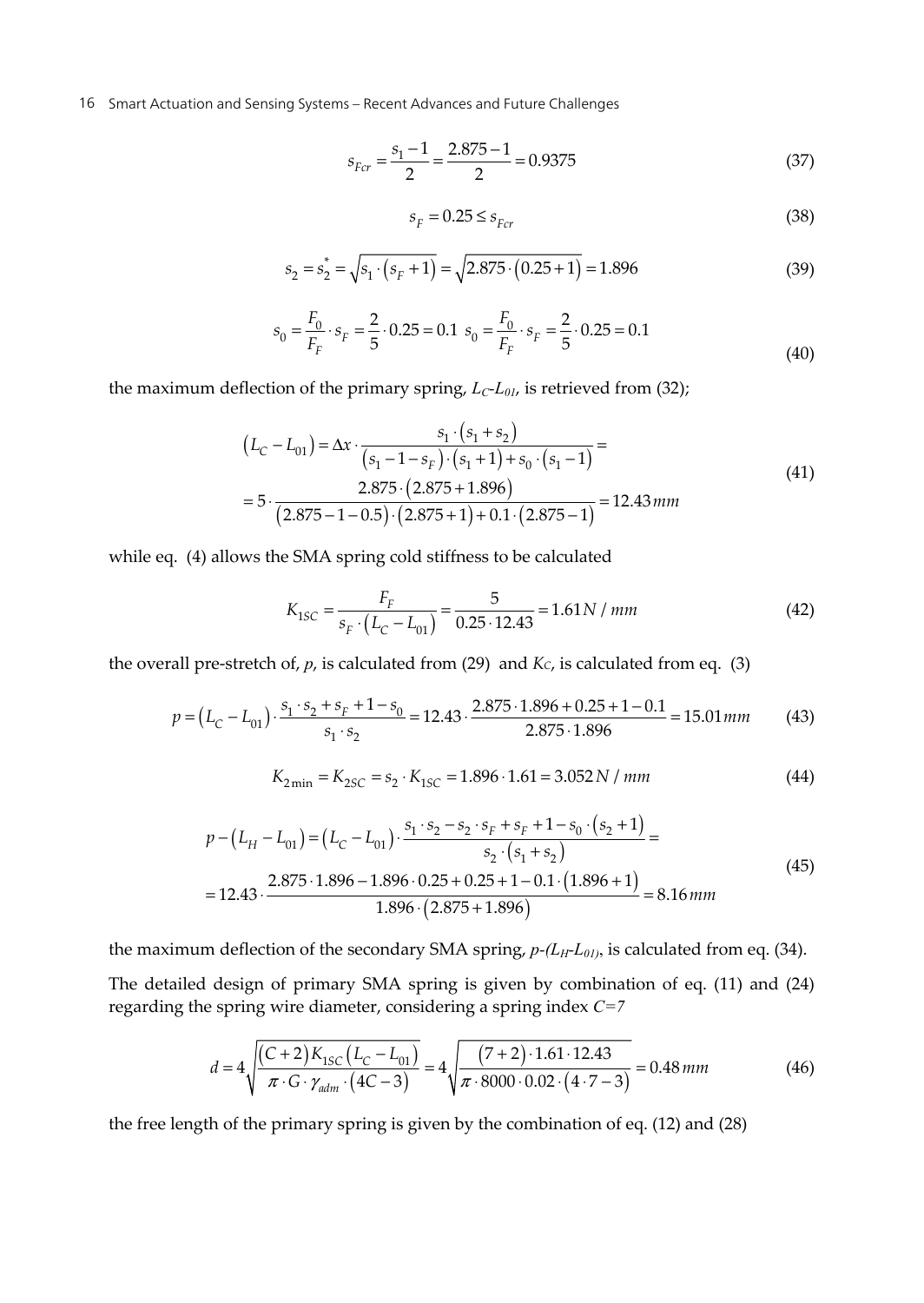Optimum Mechanical Design of Binary Actuators Based on Shape Memory Alloys 17

$$
L_0 = \frac{1.15 + \pi \cdot \gamma_{adm} \cdot C^2}{\pi \cdot \gamma_{adm} \cdot C^2} \cdot \left(L_C - L_{01}\right) = \frac{1.15 + \pi \cdot 0.02 \cdot 7^2}{\pi \cdot 0.02 \cdot 7^2} \cdot 12.43 = 17.07 \, \text{mm} \tag{47}
$$

The same procedure is applied to calculate the design parameter of the antagonist spring.

# **3. Design of compensated SMA actuators**

SMA based actuators develop significant forces but are usually characterized by low strokes. The stroke is primarily limited by the maximum strain that the alloy can withstand for the expected life as shown in [24], [25]. The backup element needed to recover the stroke prevents the SMA element from recovering completely its shape is a further cause of stroke loss. Furthermore, the force delivered by shape memory actuators varies linearly with the displacement while the external load is usually constant. The design of a SMA actuator ensures that the minimum actuator force is sufficient to contrast the external load [18], providing an additional cause of stroke reduction.

This section introduces a compensation system to store available power from the SMA element in high force positions and then return this power in low force positions [19]. The same principle was successfully applied for electroactive polymer actuators by introducing compliant mechanisms [27]. The compensation system adopted has a negative elastic characteristic, generating a decreasing force as the deformation increases.

# **3.1. Principle of elastic compensation**

The force-deflection diagram in Figure 7 shows the characteristic lines of an SMA actuator in the austenitic (hot SMA, solid circles) and martensitic (cold SMA, solid squares) states. When the SMA element is backed up by a linear spring with the linear characteristic shown with hollow triangles, the net stroke under no external force is *Sspring*. Starting from the same maximum deflection and force of the cold SMA, the stroke increases to *Sweight* when the active element is backed up by a constant force (crossed horizontal line). The improvement is consequent upon the reduced stiffness (lower contrasting forces) of the backup element which allows the SMA to recover a greater share of deformation.

By learning from this positive trend, it is easily seen that an even greater stroke (*Scomp*) is achieved if the backup element displays a negative slope (hollow circles) so that the contrast force would decrease with increasing deflection. Energetically, the compensation system accumulates energy from the SMA element in the positions where the SMA force is high (right-hand side in Figure 7) and releases that energy to the actuators in the positions where the SMA force is low (left-hand side in Figure 7).

As shown in the subsequent sections, a backup element with negative slope as in Figure 7 can be achieved by exploiting one of the many spring-assisted mono or bistable mechanisms described in the technical literature. The use of an elastic compensation system requires the introduction of hard stops to prevent the SMA elements from over-straining. In the case of a single-SMA actuator (see Figure 7), a single hard stop is needed and the behaviour in the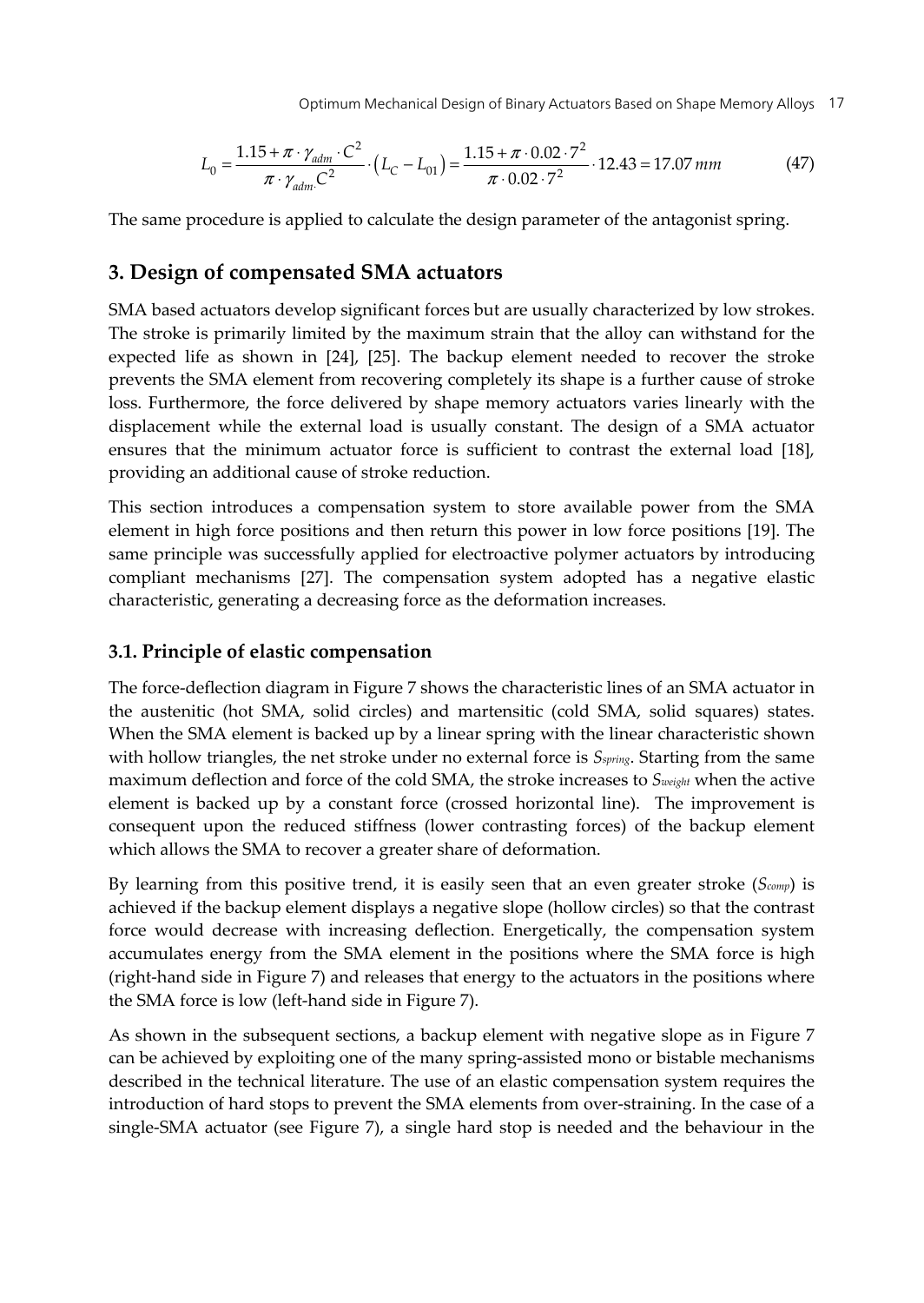absence of power becomes monostable. In the case of a double-SMA actuator, two hard stops are required and the behaviour in the absence of power becomes bistable. Although the advantages of the compensation system in terms of force and stroke apply to both single-SMA and two-SMA actuators, the improvements are more pronounced for the two-SMA actuator. The general theory [21] demonstrates that a single-SMA actuator can generate a truly constant output force on only one direction of motion. By contrast, a two-SMA actuator can achieve a constant-force profile in both directions. Further advantages of the compensated architecture over regular SMA actuators are the existence of definite equilibrium positions when the power is shut off, the enforcement of precise mono (single-SMA) or binary (two-SMA) positioning, and the possibility of easy control strategies. The input data required for the design of a shape memory actuator are the value of the guaranteed minimum useful force in the two directions of activation (*FON*, *FOFF* in the case of a single SMA element, *FON1*, *FON2* when there are two opposing SMA elements), the value of the stroke desired, *S*, and the type of alloy used for the active elements (i.e. *s1*, *sm*, *sg*).



**Figure 7.** Force-deflection curves of a single-SMA actuator backed up by: a conventional spring, a constant force and an elastic compensation system

### **3.2. Material model: Definitions**

In order to design compensated shape memory actuators the bilinear model for the martensitic state of SMA (Figure 1b) was used. Since  $\varepsilon_g$  (then  $x_g$ ) is very small (0.2% <  $\varepsilon_g$  < 0.5%) the force-stroke characteristic of the SMA elements can be approximated as a linear trend (D'E in Figure 8), with slope *KMB*, starting from the force *F0m* in correspondence to zero displacement (Figure 8). The force  $F_{0m}$  is calculated as:

$$
F_{0m} = (K_{MA} - K_{MB})x_g
$$
\n(48)

The force *FSMA\_ON* produced by the generic shape memory element in the activated state (austenite) is given by the line OC in Figure 8 and is: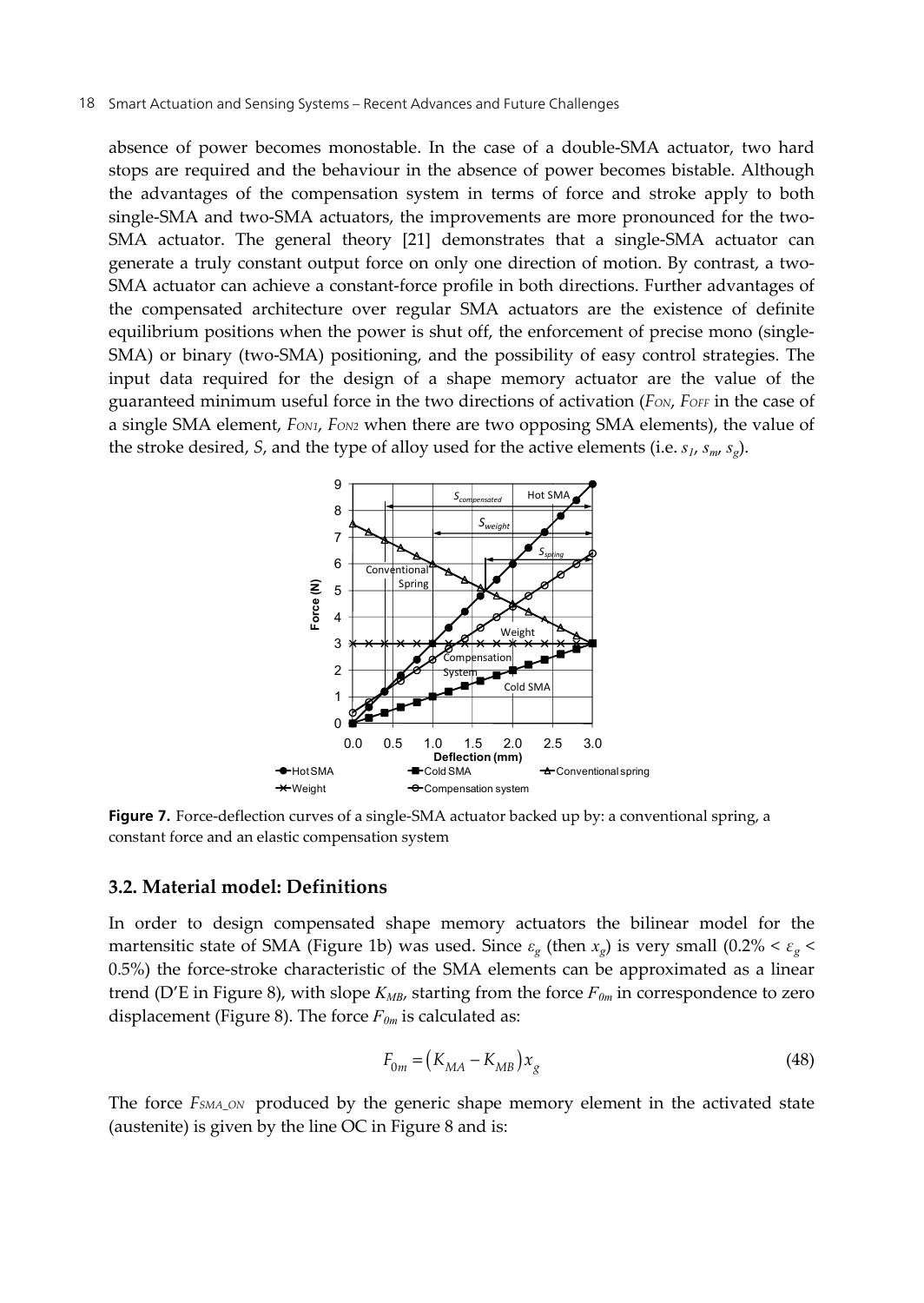Optimum Mechanical Design of Binary Actuators Based on Shape Memory Alloys 19

$$
F_{SMA\_ON} = K_A x \tag{49}
$$

In the cold state (martensite), the force  $F_{SMA\_OFF}$  is given by the line D'E in Figure 8:

$$
F_{SMA\_OFF} = F_{0m} + K_{MB}x \tag{50}
$$

In addition to *s1* already defined in eq. (1), to facilitate the design of the actuator, it is useful to define two other dimensionless coefficients:

$$
s_m = \frac{E_{MB}}{E_{MA}} = \frac{K_{MB}}{K_{MA}}
$$
\n
$$
\tag{51}
$$

$$
s_g = \frac{\varepsilon_g}{\varepsilon_{adm}} = \frac{x_g}{x_{adm}}
$$
(52)

The parameter *sm* is the ratio between the two stiffness of the alloy at cold temperatures and it is a characteristic of the shape memory material. The parameter  $s<sub>g</sub>$  is the ratio of the deflection, *xg*, at which the change in stiffness in the martensitic state is recorded and the maximum allowable deflection *xadm*, related to the maximum deformation, *εadm*, admissible for the material. To limit the size of the device, it is convenient to assume the  $x_{max} = x_{adm}$  so as to completely exploit the material.



**Figure 8.** Force-deflection curves of a two-SMA actuator superimposed on the characteristic lines of the compensator.

# **3.3. Design of compensated single SMA actuators**

To design compensated actuators with a single SMA element, it is convenient to introduce the ratio,  $\gamma$ , between the stroke and the maximum deflection of the SMA element:

$$
\gamma = \frac{S}{X_{adm}} \tag{53}
$$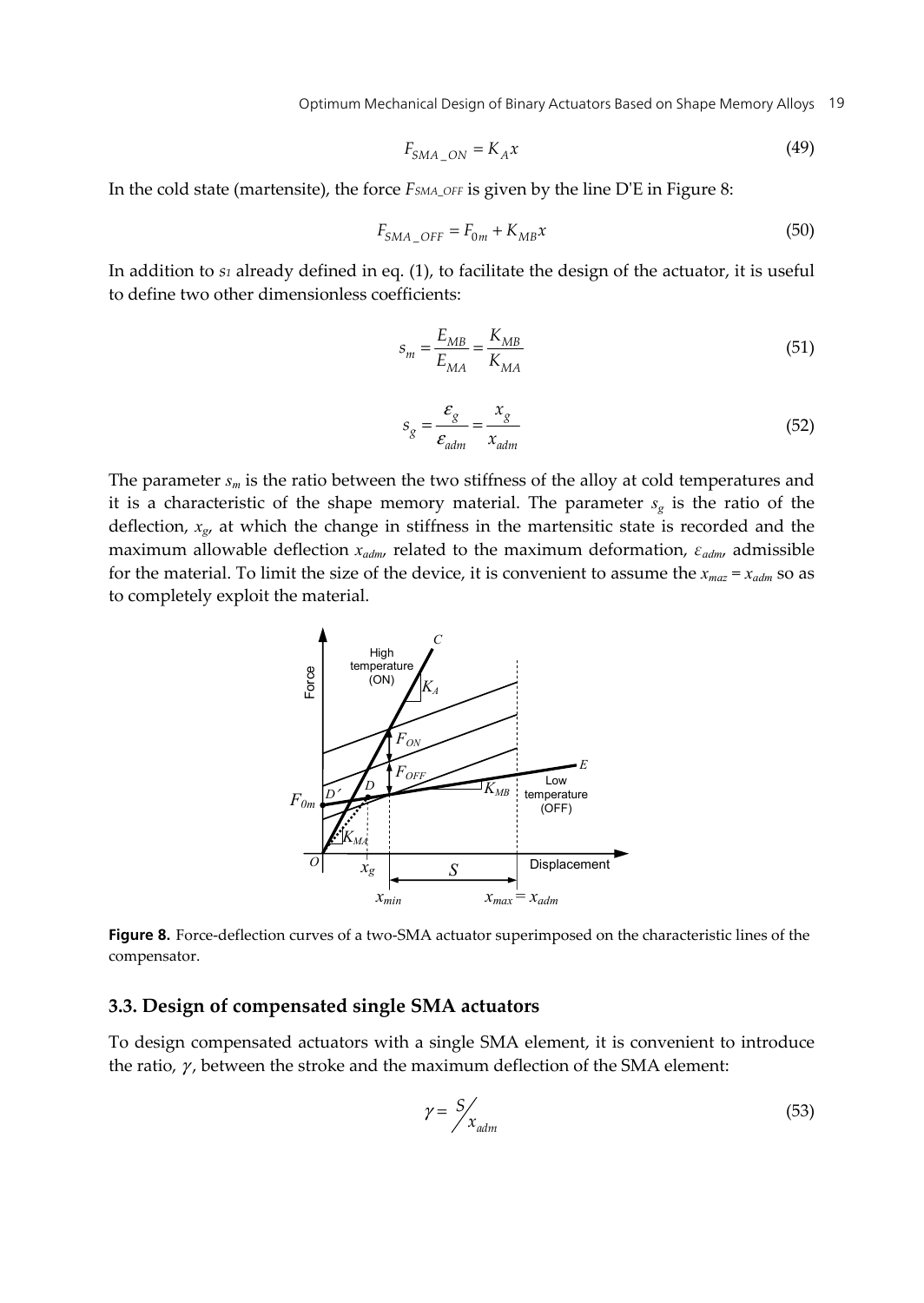

**Figure 9.** Force-deflection curves of a two-SMA actuator compensated by a generic negative elastic spring (line *ED*)

The axial dimension of the actuator is reduced as the ratio  $\gamma$  tends to one because in this case all the deformation that the material can sustain is used to produce a useful stroke. However, the value  $\gamma$  cannot reach the unity because the minimum deflection would be zero and the SMA element would not be able to exert any useful force.

The force delivered by the shape memory element can be calculated with (49), in the austenitic state, and with the approximated expression (50), in the martensitic state. Figure 8 shows that the high-temperature curve (OC) and the low-temperature curve (A'B) diverge. Thus, the most unfavorable position in which the design force is required is where the difference between the two curves (useful force) is minimal. In this position, the sum of the design forces in both directions must equal the distance between the ON straight line and the OFF straight line. Assuming conventionally  $F_{ON} > 0$  (because it agrees with the force exerted by the SMA element) and *Forf* < 0 (because it is opposed to the force produced by the SMA) we have  $(F_{ON} - F_{OFF}) = F_{SMA\_ON}(x = x_{min}) - F_{SMA\_OFF}(x = x_{min})$ . Recalling (48),(49),(50) and introducing the dimensionless parameters (1),(51),(52) this condition becomes:

$$
F_{ON} - F_{OFF} = \frac{k_{MA} S}{\gamma} \Big[ \Big( s_1 - s_m \Big) \Big( 1 - \gamma \Big) - s_g \Big( 1 - s_m \Big) \Big] \tag{54}
$$

The stiffness needed to fulfill the minimum force in both directions and to achieve the desired stroke is obtained by solving (54) with respect to the stiffness *kMA*:

$$
k_{MA} = \frac{\gamma (F_{ON} - F_{OFF})}{S\left[ (s_1 - s_m)(1 - \gamma) - s_g(1 - s_m) \right]}
$$
(55)

The next step is to set the desired characteristics of the compensation element in terms of stiffness (*Kcomp*) and of force ( $F_{comp}|_{x=x_{min}}$ ), delivered at position  $x = x_{min} = S(1-\gamma)/\gamma$ .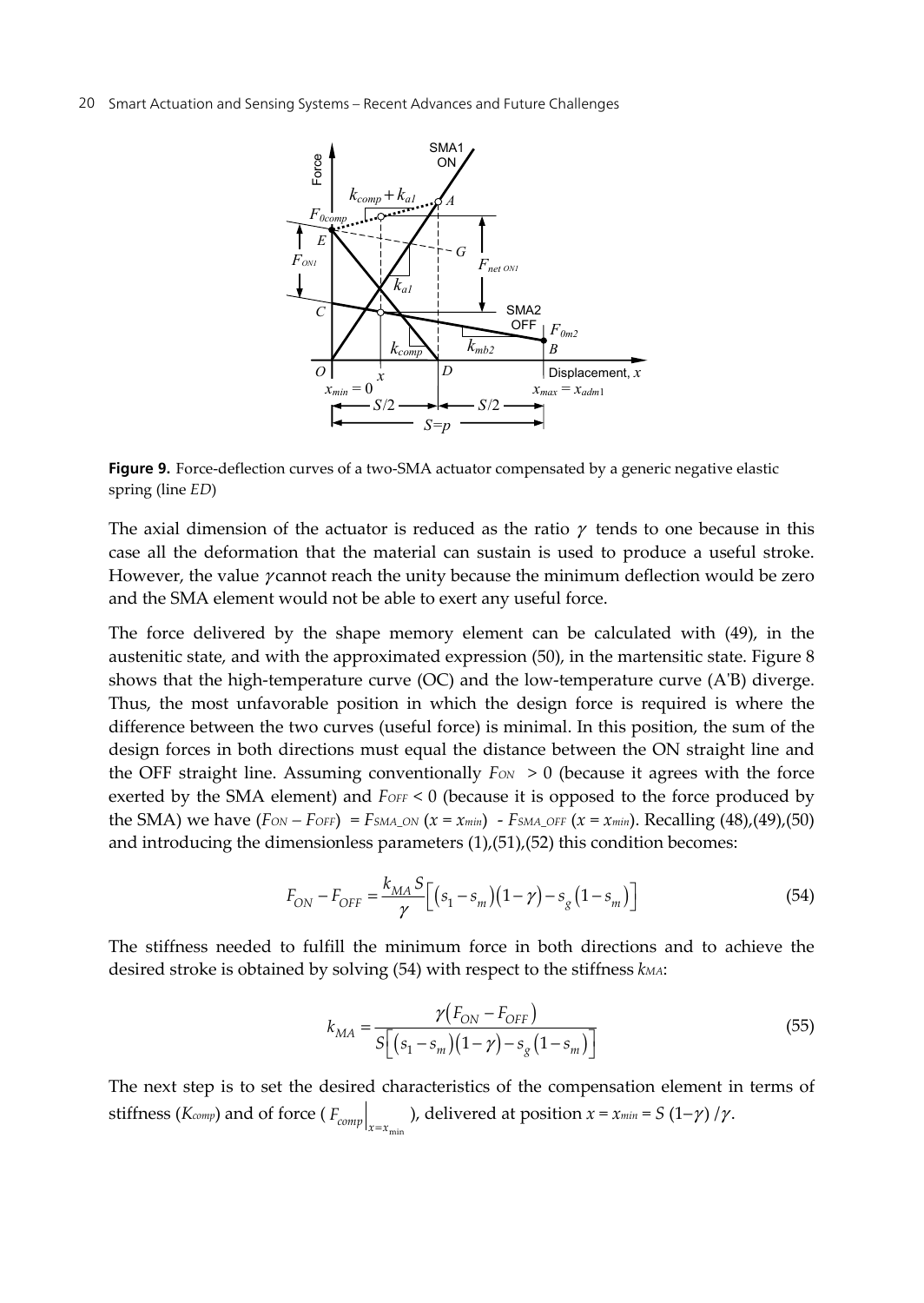| Target behaviour                             | Value of <i>kcomp</i> |
|----------------------------------------------|-----------------------|
| Balanced force variation in ON and OFF modes | $-(K_{MB}+K_A)/2$     |
| Constant force in OFF mode                   | $-K_A$                |
| Constant force in ON mode                    | $-K_{MB}$             |

**Table 2.** Suggested values for the compensation stiffness to achieve specific behaviour of the actuator

From (1) and (55) the stiffness *KA* of the SMA element in the austenitic state is obtained.

Though the compensation stiffness (always negative) could be set as desired in the range −*KMB* ÷ −*KA*, Table 1 shows how to choose the value of *Kcomp* to obtain favourable operating characteristics: for  $K_{comp} = -K_{Ar}$ , the force of the activated actuator is constant and for  $K_{comm} = -K_{MB}$  the force of the deactivated actuator is constant. By setting  $K_{comp} = -0.5(K_A + K_{MB})$ , the deviation from uniformity of both states of actuator is minimized.

The compensator force the at position  $x = x_{min}$  to obtain the desired behavior must be:

$$
F_{comp}\Big|_{x=x_{min}} = F_{ON} - K_A S\left(\frac{1-\gamma}{\gamma}\right) \tag{56}
$$

The compensator always acts with a force increasing with *x* and opposite to the force delivered by the SMA element.

### *3.3.1. Case study: single SMA compensated actuator*

In this section, the design procedure of a single SMA compensated actuator is carried out numerically for a generic system with the following technical specifications:

- Required stroke: 10mm
- Minimum force in the right to left displacement *FON*: 10N
- Minimum force in the left to right displacement *FOFF*: -5N
- Minimization of the variation force in overall travel

The material considered is a Nitinol wire, with austenitic Young modulus *Ea*=75GPa, martensitic Young modulus  $E_{M\bar{A}}$ =28GPa, bilinear gradient  $E_{M\bar{B}}$ =5GPa, strain at the threshold of pseudo-plastic regime *εg*=0.4% maximum deformation *εadm*=4%.

The non dimensional groups are calculated as follows:

$$
s_1 = \frac{E_A}{E_{MA}} = \frac{75}{28} = 2.68\tag{57}
$$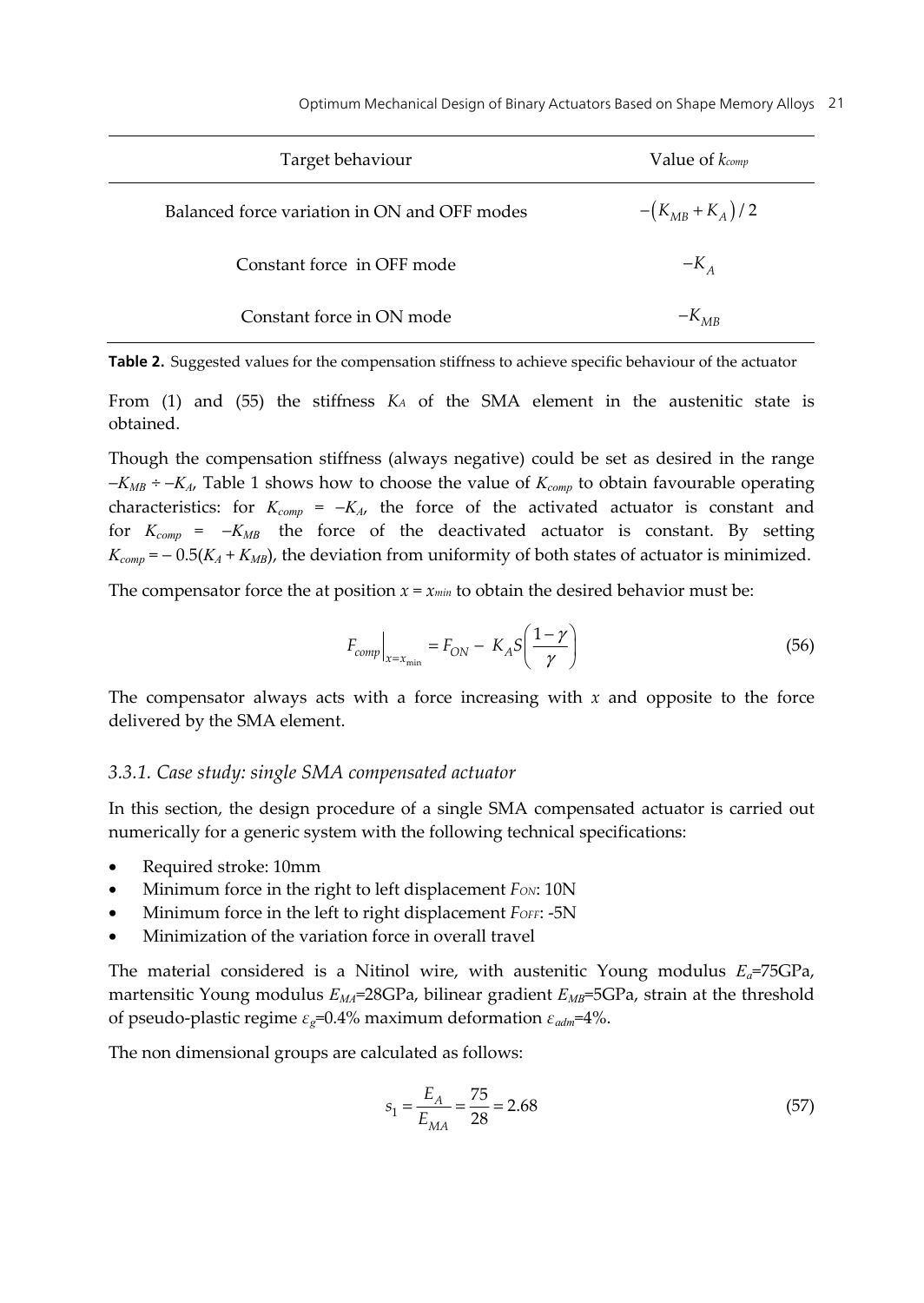$$
s_m = \frac{E_{MB}}{E_{MA}} = \frac{5}{28} = 0.18\tag{58}
$$

$$
s_g = \frac{\varepsilon_g}{\varepsilon_{adm}} = \frac{0.004}{0.04} = 0.1\tag{59}
$$

An optimal value for the ratio *γ*=0.75 can be chosen as a tradeoff between axial dimension and oversizing of the active SMA elements.

From (55) it is possible to obtain the cold state stiffness of the SMA wire:

$$
K_{MA} = \frac{\gamma (F_{ON} - F_{OFF})}{S[(s_1 - s_m)(1 - \gamma) - s_g(1 - s_m)]} = \frac{0.75[10 - (-5)]}{10[(2.68 - 0.18)(1 - 0.75) - 0.1(1 - 0.18)]} = 0.60
$$
  
= 2.07  $\frac{N}{mm}$  (60)

Considering (1) and (51) and the last expression the cold state stiffness  $K_A$  and the post elastic martensitic stiffness  $K_{MB}$  can be obtained:

$$
K_A = s_1 K_{MA} = 2.68 \cdot 2.07 = 5.55 N / \, \text{mm}
$$
\n
$$
K_{MB} = s_m K_{MA} = 0.18 \cdot 2.07 = 0.373 N / \, \text{mm}
$$
\n(61)

From (53) is computed *xadm* , the maximum elongation of the SMA wire:

$$
x_{adm} = \frac{S}{\gamma} = \frac{10}{0.75} = 13.33 \, \text{mm} \tag{62}
$$

Taking into account the maximum deformation of the material  $\varepsilon_{adm}$  the wire length  $l_0$  is:

$$
l_0 = \frac{x_{adm}}{\varepsilon_{adm}} = \frac{13.33}{0.04} = 333.3 \, \text{mm} \tag{63}
$$

From the austenitic stiffness and the wire length the wire diameter *d* is immediately obtained:

$$
d = \sqrt{\frac{4K_A l_0}{E_A \pi}} = \sqrt{\frac{4 \cdot 5.55 \cdot 333.3}{75000 \pi}} = 0.177 \, \text{mm}
$$
\n(64)

The compensator system preload is obtained through (56).This value is negative because in its minimum stroke position  $x = x_{min} = 3.33$ mm, the preload is opposed to SMA active element action:

$$
F_{comp}\Big|_{x=x_{min}} = F_{ON} - K_A S \left(\frac{1-\gamma}{\gamma}\right) = 10 - 5.55 \cdot 10 \left(\frac{1-0.75}{0.75}\right) = -8.5N\tag{65}
$$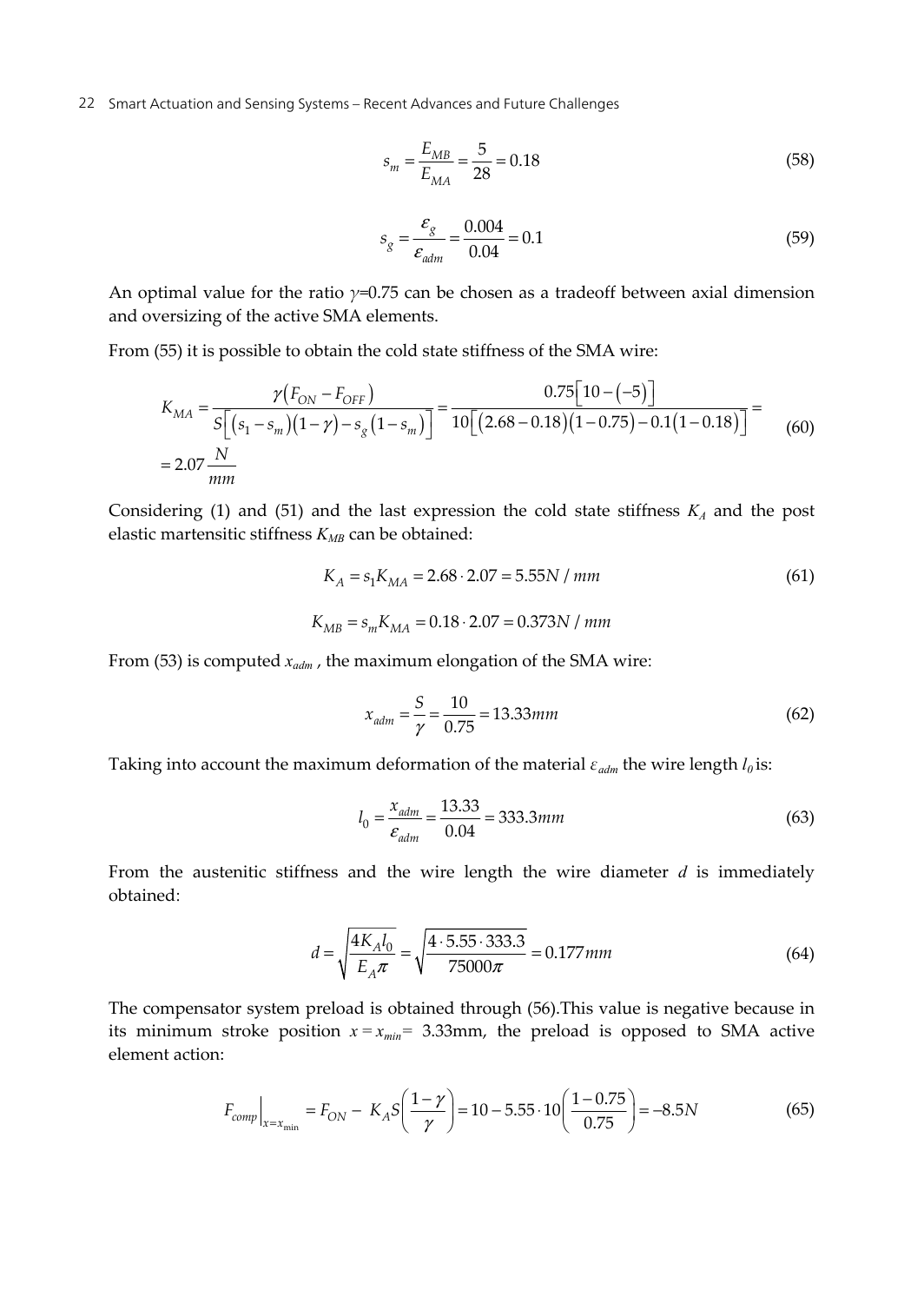In order to minimize the force fluctuations in both travel directions the optimum stiffness of compensation system is obtained from (Table 1) and is:

$$
k_{comp} = -\frac{K_{MB} + K_A}{2} = -\frac{0.373 + 5.55}{2} = -2.96 \frac{N}{mm}
$$
 (66)

# **3.4. Design of compensated actuators with two antagonistic SMA elements**

The input data required for the design of a two antagonistic shape memory actuators are: the value of the minimum useful forces in the two directions of activation *FON1*, *FON2* the value of the stroke desired, S, and the active elements material characteristics (i.e. *s1*, *sm* and *sg*). In the following equations, assuming that the axis of the actuator is horizontal, the forces are assumed positive when directed from right to left and negative when directed from left to right. The displacements are assumed positive from left to right.

For a compensated actuator with two antagonistic SMA element it can be shown [21] that it is always possible to set the ratio  $\gamma$  (53) to 1, so that the actuator stroke is equal to the maximum deflection imposed on the SMA elements (*xmin*=0).

If both active elements are constituted by the same alloy (same parameters *s1*, *sm*, *sg*) is possible to demonstrate [21] that the optimum rigidity of the two elements will be equal (*KA1=KA2=KA* and *KMB1=KMB2=KMB*).

The force generated by element 1 in the ON state is:

$$
F_{SMA1\_ON} = K_A x \tag{67}
$$

In the OFF state, using (3) for the martensite behavior, the force in element 1 is:

$$
F_{SMA1\_OFF} = F_{0m} + K_{MB}x \tag{68}
$$

For element 2, the force output depends on the difference between the prestretch *p* of the two SMA elements and the position of the actuator. Assuming *γ*=1 the prestretch *p* is equal to the stroke *S*, and the force of element 2 in the ON and OFF state is respectively:

$$
F_{SMA2\_ON} = -K_A(S - x)
$$
\n(69)

$$
F_{SMA2\_OFF} = -F_{0m} - K_{MB}(S - x)
$$
\n(70)

The force delivered from the compensator is:

$$
F_{comp} = F_{0comp} + k_{comp} x \tag{71}
$$

where  $F_{0comp}$  indicates the force of the compensator at position  $x = 0$ .

Figure 9 shows the force displacement diagram of a two-SMA actuator and helps to understand the relationship between the variables involved in the equations.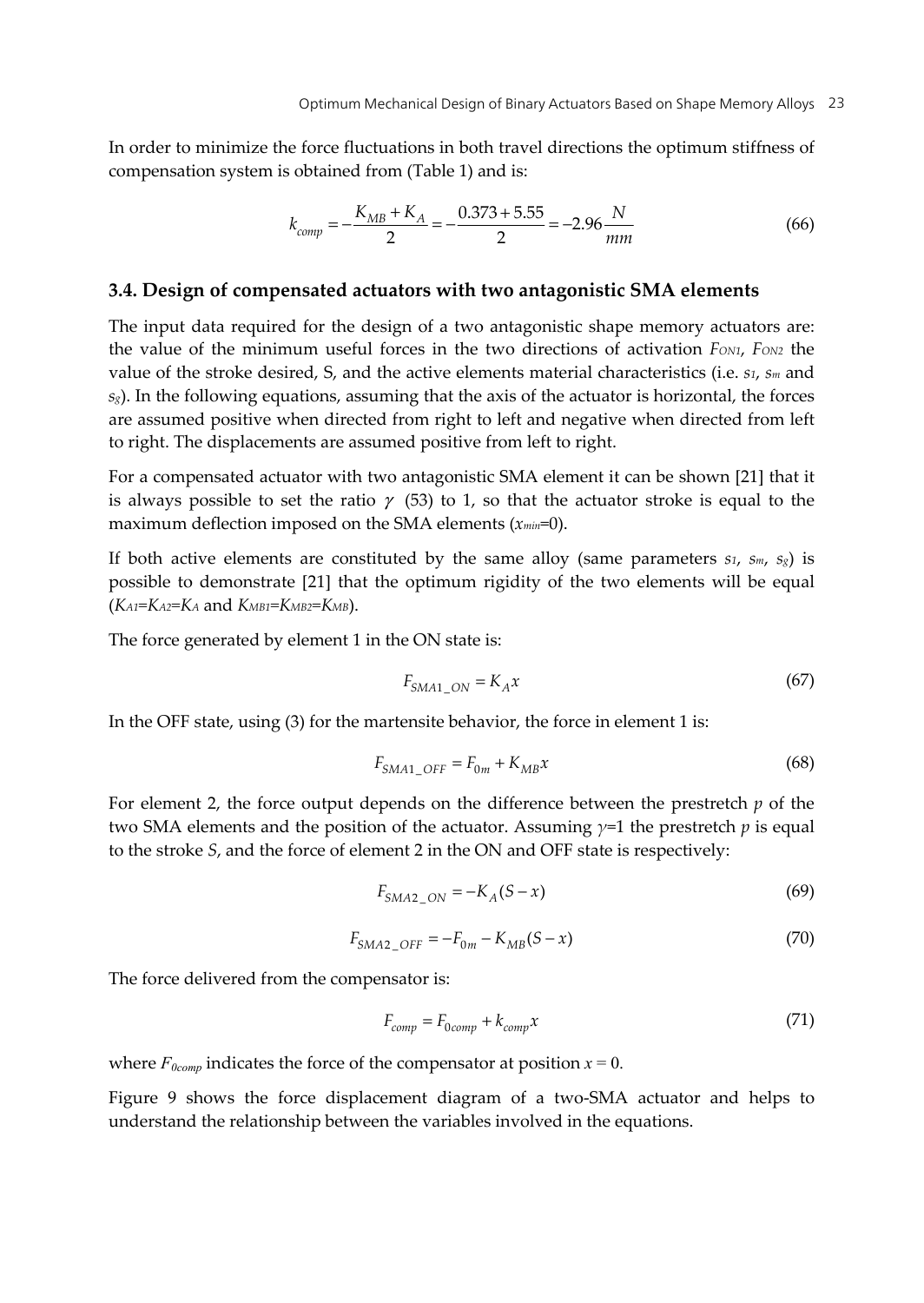Line OA in Figure 9 represents the characteristics of the austenitic (hot) SMA1 element. Segment BC represents the martensitic (cold) response of the antagonistic SMA2 element. Line DE is the characteristic of the compensation spring, with point D corresponding to the centerpoint of the total stroke S of the actuator. Line EG represents an ideally constant external load of amplitude *F<sub>ON1</sub>*. The situation beyond point D is obtained by extrapolating linearly all the characteristic lines shown in Figure 9. Line AE corresponds to the characteristic of the SMA1 element and the compensation spring combined. At any position *x*, the difference between lines AE and BC gives the net output force of the actuator (*Fnet ON1*) when element SMA1 is activated. When element SMA1 is disabled and SMA2 is enabled, the chart becomes similar to Figure 9, with all the lines mirrored with respect to the line AD.

The optimal performance of the actuator in Figure 9 is achieved when lines AE is parallel to line BC, so that the net output force of the actuator (*Fnet ON1*) equals the external load (*FON1*) at any position *x*. Scirè and Dragoni [21] demonstrated that the optimal actuator meets the design specifications (i.e. the given output forces *FON1*, *FON2* and the net stroke *S*) when the following relationships hold true:

$$
K_{MA} = \frac{(F_{ON1} - F_{ON2})}{S\left[\left(s_1 - s_m\right) + 2s_g\left(s_m - 1\right)\right]}
$$
\n(72)

$$
k_{comp} = -\frac{(F_{ON1} - F_{ON2})(s_1 + s_m)}{S\left[\left(s_1 - s_m\right) + 2s_g\left(s_m - 1\right)\right]}
$$
\n(73)

$$
F_{0comp} = \frac{s_g \left( F_{ON1} + F_{ON2} \right) \left( s_m - 1 \right) + \left( F_{ON1} s_1 - F_{ON2} s_m \right)}{\left( s_1 - s_m \right) + 2s_g \left( s_m - 1 \right)}\tag{74}
$$

The force generated by the actuator in the case of element 1 ON and element 2 OFF is:

$$
F_{net\_ON1} = K_A x + F_{0comp} + k_{comp} x - F_{0m} - K_{MB} (S - x)
$$
\n(75)

while the force generated in the case of element 2 ON and element 1 OFF is:

$$
F_{net\_ON2} = F_{0m} + K_{MB}x + F_{0comp} + k_{comp}x - K_A(S - x)
$$
\n(76)

From (1) and (55) the stiffness  $K_A$  of the SMA element in the austenitic state is obtained.

The actuator designed by (72)-(74) provides a constant force in both directions. In the compensated actuators with two SMAs, the force of the compensator becomes zero and changes sign at mid-stroke. In the range  $0 \le x \le S/2$  the force of the compensator has the same direction as the force exerted by element 1, while in the range  $S/2 < x < S$  it has the same direction as the force generated by element 2.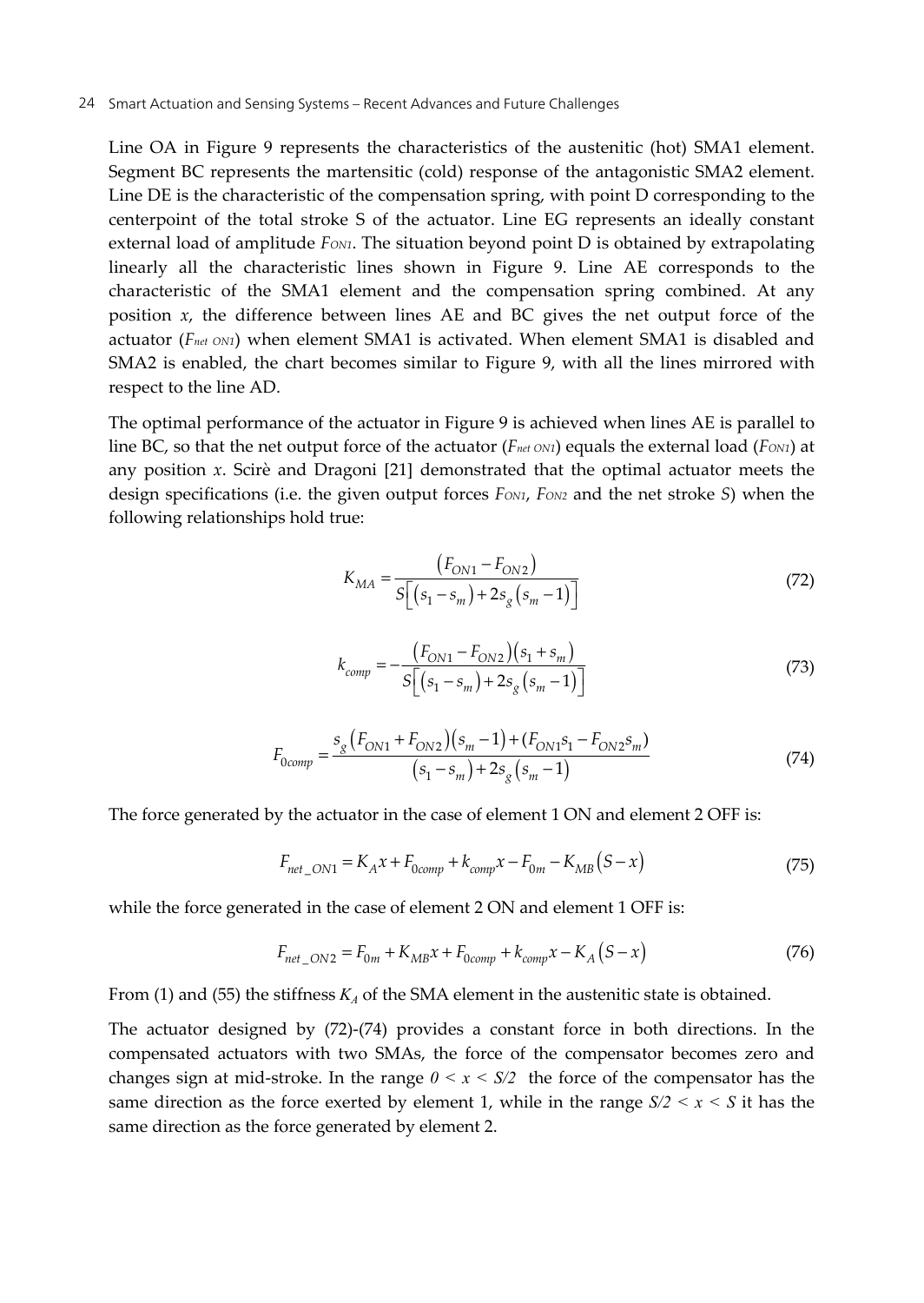# *3.4.1. Case study: Double SMA compensated actuator*

This section describes the design of double SMA compensated actuator under the hypothesis of using traction Nitinol springs with the following characteristics:

- Wire diameter: 0.65mm
- Mean coil diameter: 6.8mm
- Number of active coils: 25.5
- Free length: 25mm
- Austenitic stiffness: *KA*: 0.0615N/mm
- Martensitic stiffness: *KMA*: 0.0414N/mm
- Pseudo-plastic stiffness: *KMB*: 0.0156N/mm
- Deflection at the threshold of pseudo-plastic regime *xg*: 23mm

The desired output stroke is *S* =75mm, with the maximum possible force in both directions.

In this case the dimensional parameter  $\gamma$  can be taken equal to one and consequently the maximum extension of the active elements *xadm* is equal to the desired stroke *S*.

The non dimensional parameters are:

$$
s_1 = \frac{K_A}{K_{MA}} = \frac{0.0615}{0.0414} = 1.486\tag{77}
$$

$$
s_m = \frac{K_{MB}}{K_{MA}} = \frac{0.0156}{0.0414} = 0.377\tag{78}
$$

$$
s_g = \frac{x_g}{x_{adm}} = \frac{23}{75} = 0.306\tag{79}
$$

Using the above dimensionless parameters, eq. (72) gives the maximum force differential  $(F<sub>ONI</sub> - F<sub>ON2</sub>)$  that the actuator can produce in both directions as:

$$
F_{ON1} - F_{ON2} = K_{MA}S[(s_1 - s_m) + 2s_g(s_m - 1)] =
$$
  
= 0.0414.75[(1.486 - 0.377) + 2.0.306(0.377 - 1)] = 2.26N (80)

Assuming that the actuator generates the same output force regardless of the direction of motion gives:

$$
F_{ON1} = -F_{ON2} = 1.13N\tag{81}
$$

From (73) the overall stiffness of the compensation system  $k_{comb}$  is calculated:

$$
k_{comp} = -\frac{(F_{ON1} - F_{ON2})(s_1 + s_m)}{S[(s_1 - s_m) + 2s_g(s_m - 1)]} = -\frac{2.26(1.486 + 0.377)}{75[(1.486 - 0.377) + 2 \cdot 0.306(0.377 - 1)]} = -0.0771N / mm
$$
\n(82)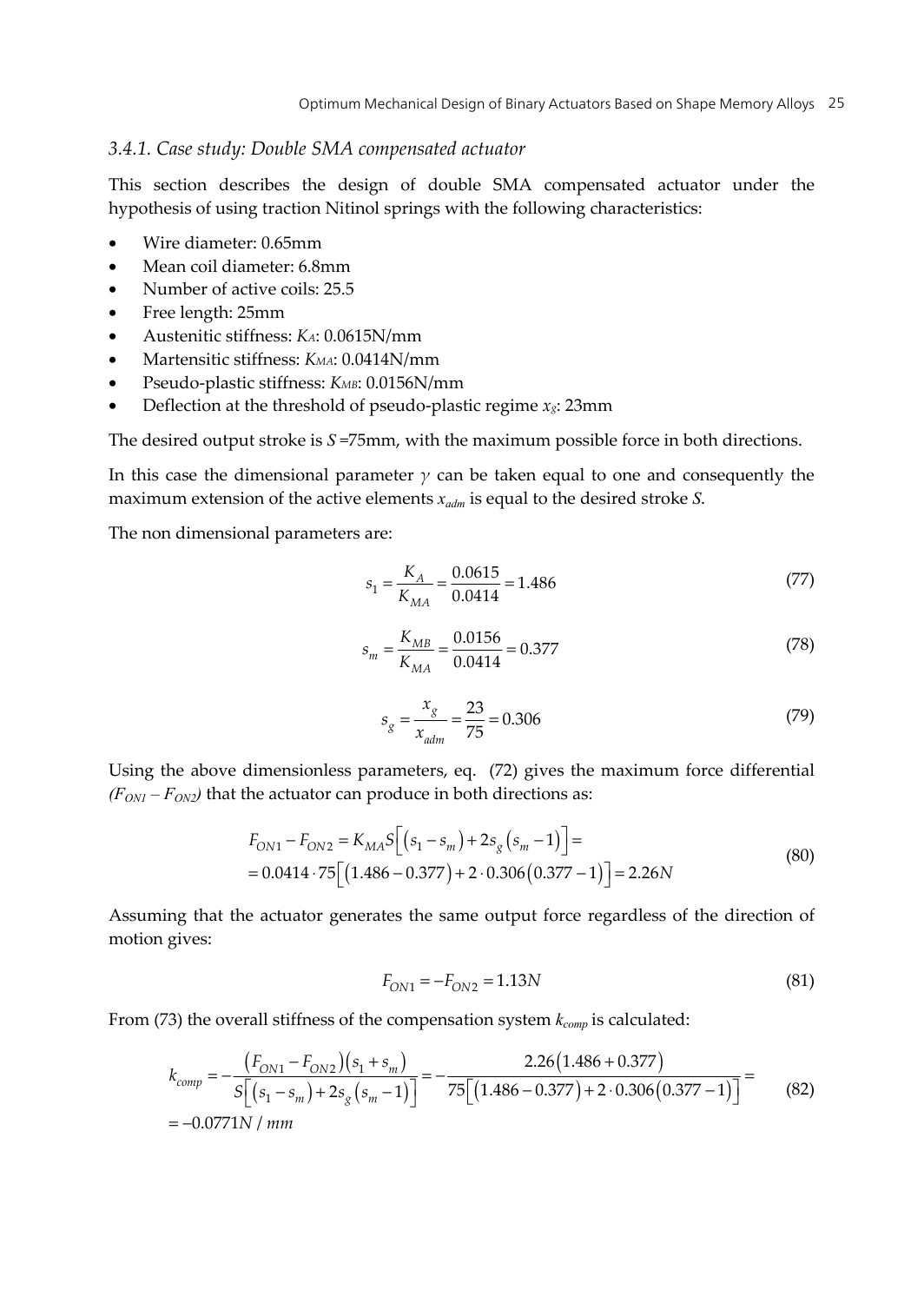Likewise, (74) gives the force  $F_{0comp}$  that the compensator must apply to the SMA elements at the position  $x = 0$ :

$$
F_{0comp} = \frac{s_g (F_{ON1} + F_{ON2})(s_m - 1) + (F_{ON1}s_1 - F_{ON2}s_m)}{(s_1 - s_m) + 2s_g (s_m - 1)} =
$$
\n
$$
= \frac{0.306[1.13 + (-1.13)](0.377 - 1) + [1.13 \cdot 1.486 - (-1.13) \cdot 0.377]}{(1.486 - 0.377) + 2 \cdot 0.306(0.377 - 1)} = 2.893N
$$
\n(83)

# **3.5. Design of the compensator system**

This section describes the elastic constants of the shape memory elements and the maximum deflections that they will undergo, calculated from the design data (force and stroke required of the actuator) following the procedure of the previous section. Thanks to these parameters the shape memory elements (wires or springs) can be described using classical engineering formulas. The method also provides the properties needed by the elastic compensation to meet the required performance. Two elastic compensation systems are described in detail in this section: 1) a rocker-arm mechanism and 2) a double articulated quadrilateral.

#### *3.5.1. Rocker-arm compensator*

The compensation mechanism shown in Figure 10 is made up of a rocker-arm R hinged in G to the frame T. The (conventional) compensation spring  $S_c$  (with free length  $L_{0Trad}$  and spring rate  $k_{Trad}$ ) connects the extremity F of the shortest side of the rocker-arm to point E of the frame. Point O (the output port of the actuator) is used to connect the primary elastic elements of the actuator (SMA1 and SMA2), which are also fixed at points P and Q to the frame. In the case of a single-SMA actuator, the active element (SMA1) is placed at the bottom of the device, element SMA 2 disappears and the contrasting element is made up by the conventional compensation spring, *S*c.

The mechanism in Figure 10 has a position of unstable equilibrium, corresponding to the configuration where the axis EF of the compensation spring *Sc* passes through the hinge G of the rocker-arm. In this position, the force exerted by the compensator on the slider O is null. In the case of an actuator with a single active element, the compensation spring  $S_c$  is always placed to the right of hinge G in order to exert a contrasting force on the SMA element 1 needed to deform it in the cold state. For an actuator with two opposing SMA elements, the spring *S*c is located in an unstable position (line EF passes through G) when point O is at the center of the stroke (S). In this way, the compensation mechanism helps active element SMA1 for the lower half of the stroke and the element SMA2 for the upper half of the stroke. If in Figure 10 the absolute value of the angle  $\gamma$  is small, i.e. if  $l_0+x-(a+d)\leq c$  then the following expressions apply with good approximation:

$$
F_{comp}(x) = -\frac{abF_{Trad}\beta}{c(a+b)}
$$
\n(84)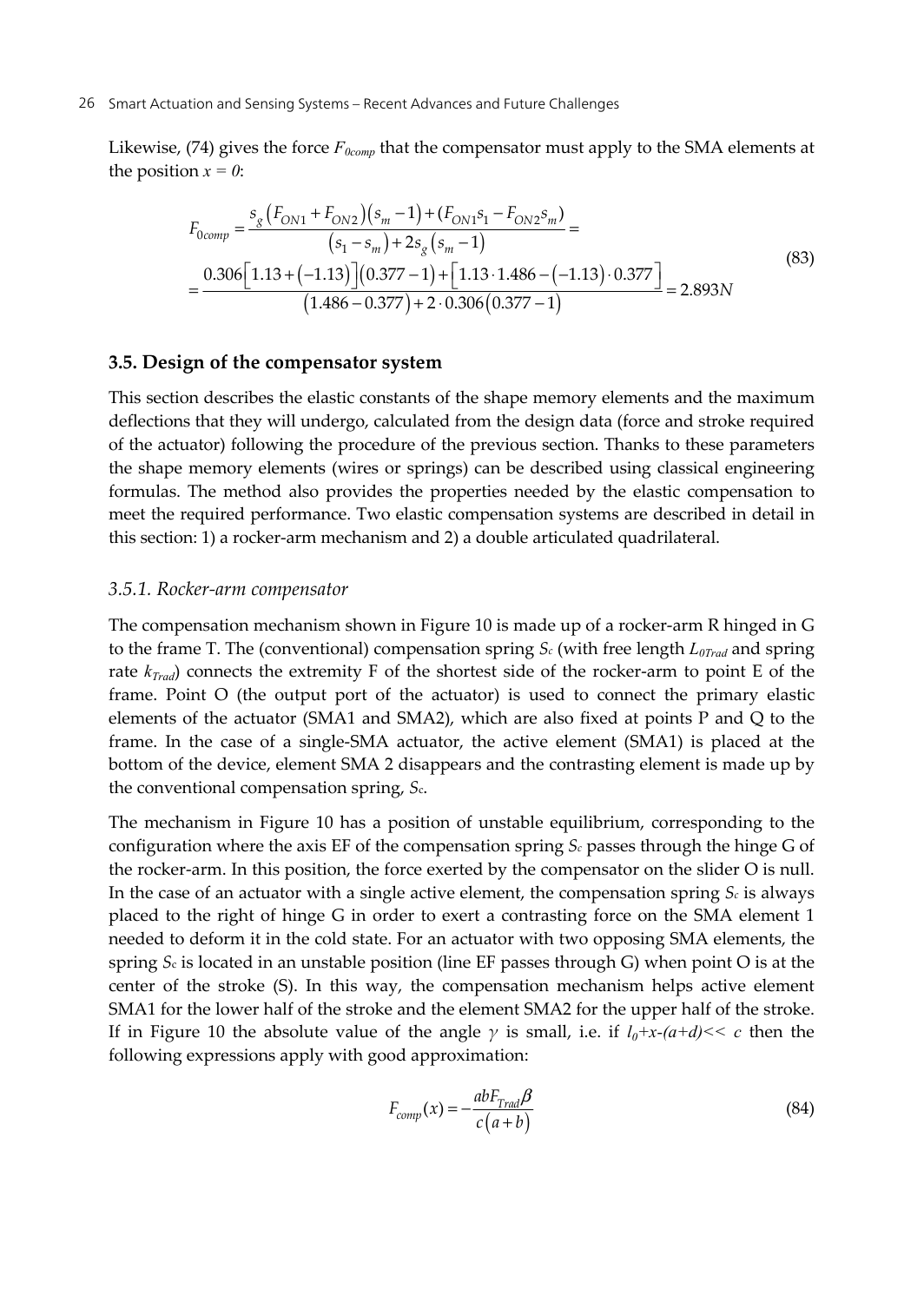

**Figure 10.** Oscillating rocker arm compensation mechanism



**Figure 11.** Double articulated quadrilateral compensation mechanism

$$
k_{Comp} = \frac{\partial F_{Comp}}{\partial x} = -\frac{abF_{Trad}}{(a+b)c^2}
$$
\n(85)

When lengths  $b$ ,*c*,*d* have been arbitrarily decided along with the stiffness of the traditional spring  $k_{Trad}$ , from (84) (calculated for  $x=x_{min}$ ) and (85) the expressions for *a* and  $L_{0Trad}$  are derived which define the correct sizing of the compensation mechanism:

$$
L_{0Trad} = \frac{\left[k_{comp}(A - b + d - l_0) + F_{comp}\right]_{x_{min}} \left[ (c^2 \, k_{comp}^2 \, \gamma - B) \right]}{B \, k_{comp}}
$$
\n(86)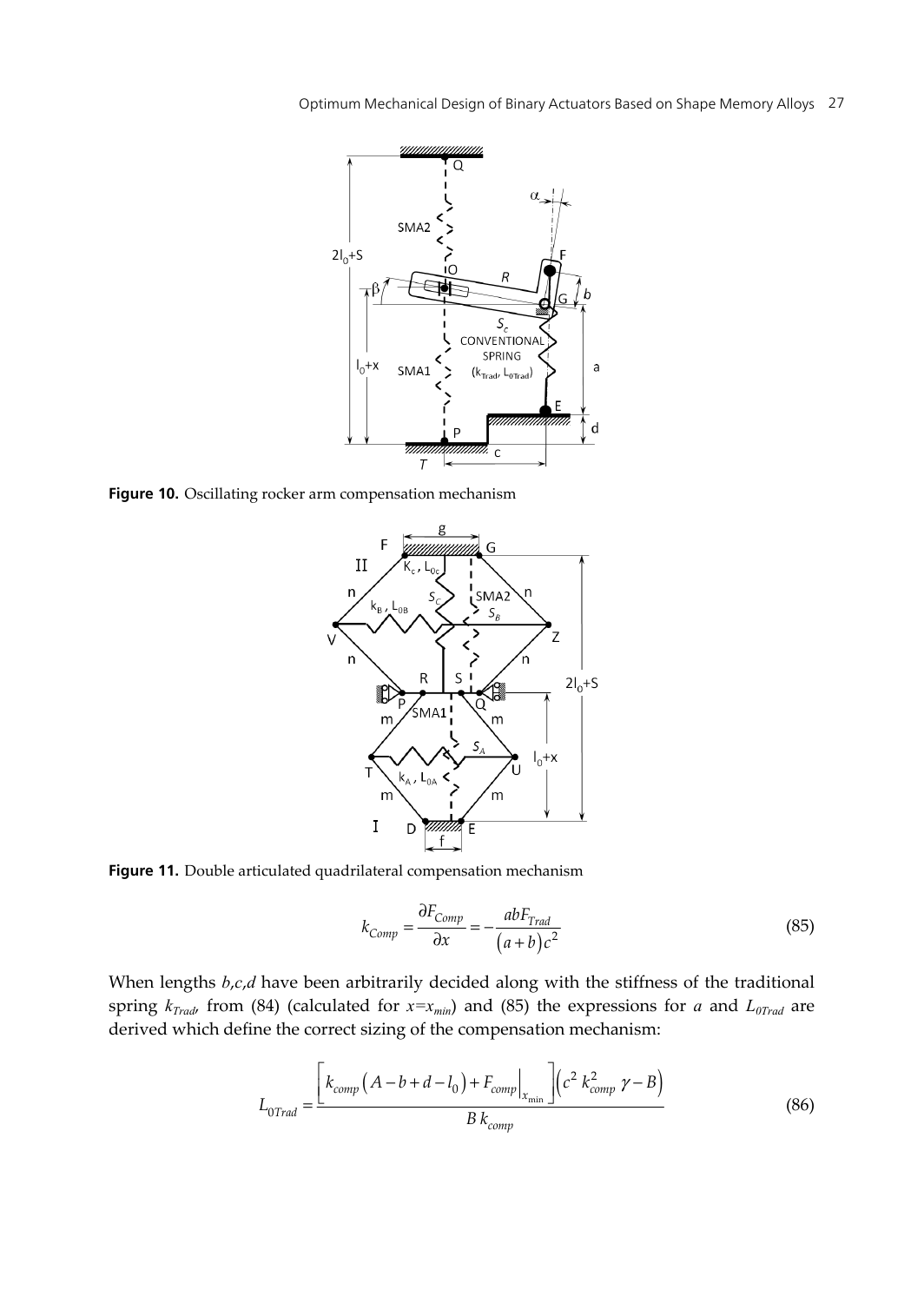$$
a = l_0 - A - d - \frac{F_{comp}|_{x_{min}}}{k_{comp}}
$$
\n(87)

with:

$$
A = S\left(\frac{\gamma - 1}{\gamma}\right) \tag{88}
$$

$$
B = bk_{Trad} \ \gamma \bigg[ k_{comp}(d - l_0 + A) + F_{comp} \big|_{x_{min}} \bigg] \tag{89}
$$

In Equations (86) – (89) the term  $F_{comp}$  is given by (56) or by (74) respectively for the single SMA or two opposing SMAs actuator. Likewise, the stiffness  $k_{comp}$ , is obtained from Table 1 or from (73) for single SMA or for the two opposing SMAs actuator respectively.

# *3.5.2. Double articulated quadrilateral compensator*

Figure 11 illustrates a second elastic compensation system based on the use of two articulated quadrilaterals (I and II), which are connected together in series. The first quadrilateral (I) is made up of four equal rods DT*,* EU*,* RT and SU, hinged together in T and U and fixed to the frame with hinges D and E. In the upper part, the rods are hinged in R and S to the bar PQ, which can translate vertically. The rods DT, EU, RT and SU have length *m*, while the horizontal segments DE and RS have length *f*. The conventional spring *SA*, with stiffness  $k_A$  and free length  $L_{0A}$ , is stretched between hinges T and U.

The second quadrilateral (II) is made up of four equal rods VP, ZQ, VF and ZG, connected with internal hinges in V and  $Z$  and fixed to the frame with hinges  $F$  and  $G$ . The length of the rods VP, ZQ, VF and ZG is *n*, while the length of the horizontal segments PQ and FG is *g*.

Quadrilateral II contains two conventional springs,  $S_B$  and  $S_c$ . Spring  $S_B$ , with stiffness  $k_B$  and free length  $L_{0B}$  is stretched horizontally between hinges V and Z. Spring  $S_c$ , with stiffness  $k_C$  and free length *L0C*, is stretched vertically between the horizontal sides FG and PQ. Member PRSQ, which is common to the two quadrilaterals, represents the output ports of the actuator. In addition to the conventional springs, *SA*, *SB* and *SC*, the mechanism in Figure 11 contains also the primary active elements of the actuator. Active element SMA1 is hosted by the quadrilateral I and connects the base DE to the output port PRSQ. The second primary element SMA2 (if applicable) is hosted by quadrilateral II and connects the frame FG to the output port PRSQ.

For the sake of simplicity, all the springs shown in Figure 11 (both SMA and conventional) are traction springs. However, the mechanism can work just as well with all compression springs, which can be designed with the same equations presented below.

By imposing the vertical equilibrium of the member PRSQ in Figure 11 and excluding the forces exerted by the shape memory elements, it is possible to obtain the compensation force as a function of the position *x* of the output port.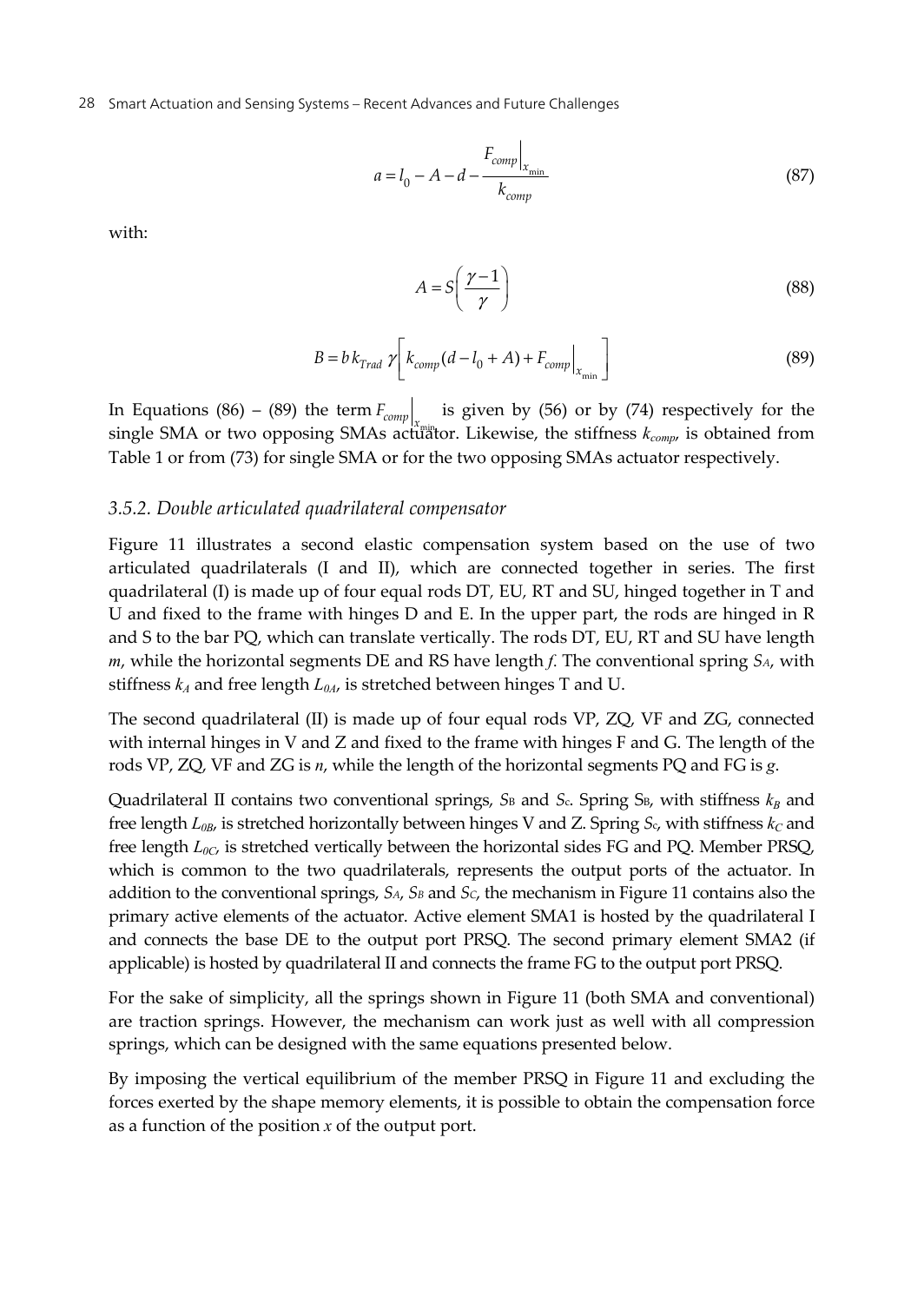Imposing that:

$$
L_{0A} = f \qquad L_{0B} = g \qquad k_B = k_C \tag{90}
$$

the compensation force becomes:

$$
F_{comp}(x) = -k_A (l_0 + x) + k_C L_{0C}
$$
\n(91)

i.e. it depends linearly on *x* as desired in an ideal compensation system. The compensation stiffness implied in (91) is:

$$
k_{comp} = \frac{\partial F_{comp}}{\partial x} = -k_A \tag{92}
$$

From (91) the force exerted by the compensation system at  $x=x_{min}$  is:

$$
F_{comp}\Big|_{x=x_{min}} = -k_A \left( l_0 + x_{min} \right) + k_C L_{0C}
$$
\n(93)

Conditions (92) and (93) complete the design of the compensation mechanism in Figure 11. The value  $k_{comp}$  is taken from Table 1, for the case of a single SMA, or alternatively from (73) for two SMA elements. Similarly, the value  $F_{comp}|_{x=x_{min}}$  is taken from (56) or (74), for one or two SMA elements reconoctively. two SMA elements, respectively.

By solving (93) with respect to the product  $k_{C}L_{0C}$ , you can get the correct design of spring  $S_{C}$ . From condition (90), we see that the springs  $S_B$  and  $S_C$  must have the same stiffness and that the free length of spring  $S_B$  must be *g*. It is thus convenient to set to *g* the free length of spring C as well, so as to have two identical springs  $S_B$  and  $S_C$  in quadrilateral II with spring rate:

$$
k_C = k_B = \left( F_{comp} \Big|_{x = x_{min}} + k_A \left( l_0 + x_{min} \right) \right) / g \tag{94}
$$

# **4. General discussion**

#### **4.1. Performances of the uncompensated SMA actuators**

The analytical framework described in Paragraph 3 considers both dissipative and conservative forces acting on the system. Closed-form relationships are developed, which are the basis of a step-by-step procedure for an optimal design of the entire actuator (both with antagonist SMA, bias elastic element or backup force). Specific formulas for dimensioning of the SMA element in the form of straight wires and helical traction springs are also presented.

The physical meaning of dimensionless design parameters  $s_l$ ,  $s_2$ ,  $s_F$  and  $s_0$  deserves specific comments. Parameter  $s_l$  is an intrinsic property of the SMA material, the higher  $s_l$ , the better the SMA behaviour. Parameter  $s_2$  is a measure of the relative stiffness between the bias spring (be it traditional or SMA) and the primary SMA spring. Optimal values of parameter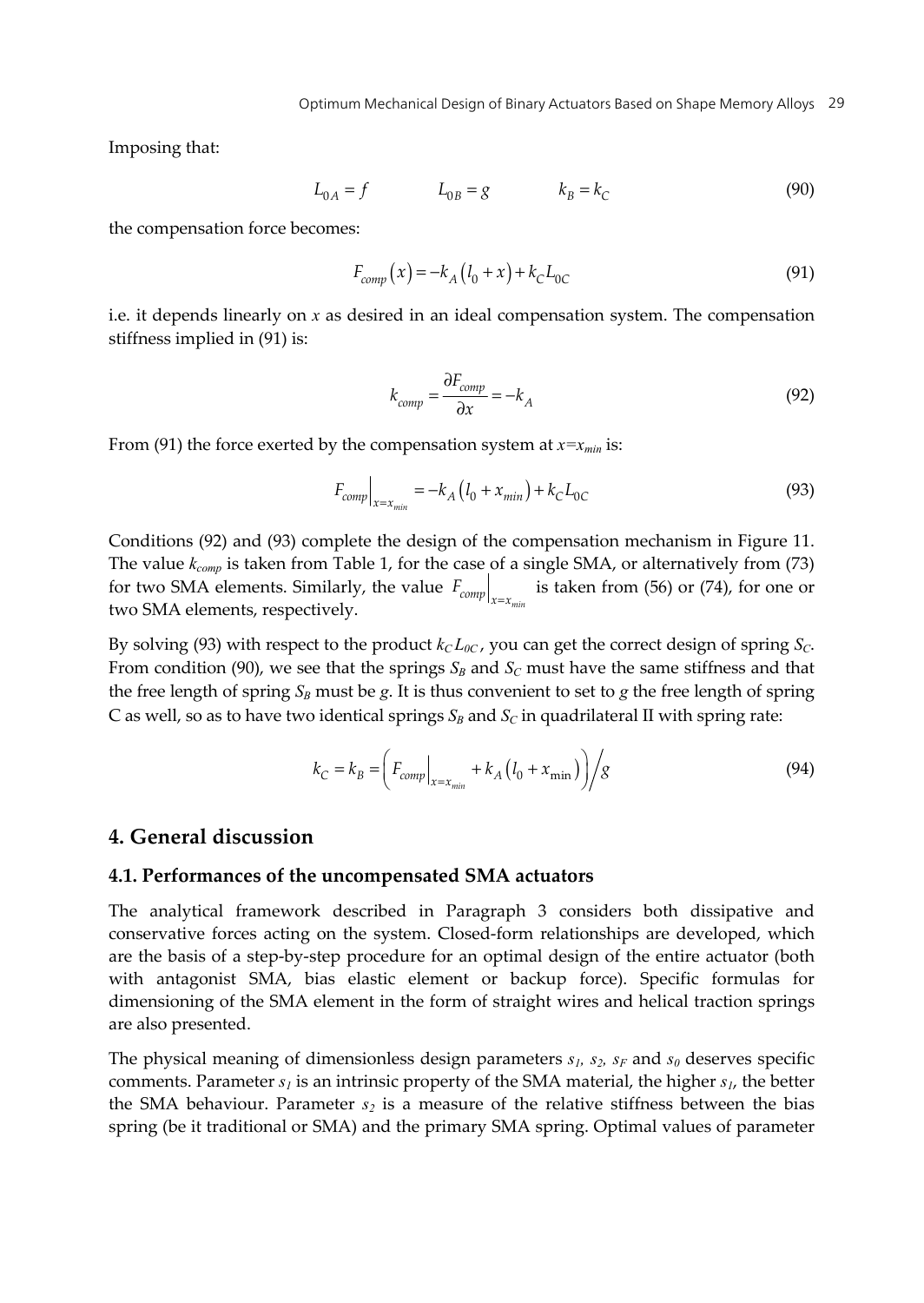$s_2$  maximize the overall travel. Low values of  $s_2$  lead to an increase in stroke and in the actuator dimension. Parameter  $s_F$  quantifies the influence of dissipative forces on the stroke of the actuator. For low values of  $s_F$  the dissipative force is negligible in comparison with the forces expressed by the backup systems and the actuator moves freely. The upper limit of  $s_F$ is reached when the dissipative force becomes high enough to prevent the movement of the actuator. Parameter  $s_{0}$  is the equivalent of  $s_F$  for the conservative force. Since the conservative force helps the backup system, high values of  $s_0$  improve the actuator performances.

Also for the three backup systems analyzed, some specific comments are reported. Using a force as back up for the primary spring may be convenient when there is important conservative force acting on the system which helps the restoring process. Often this solution is not feasible due to dimensional constraint which prevents dead loads to be used. The binary actuator with a traditional spring backup gives the worst performances in terms of output characteristic, due to disadvantages of the elastic slope of the traditional spring. By analyzing Section 3.2 equations it is found that for a given cursor stroke, Δ*x* the optimal value of  $s_2$  provided by (21) minimizes the pre-stretch of the system,  $p$ , and tends to minimize the total size of the actuator. Eq.(18) shows that the pre-stretch of the system, *p*, acts on the stroke, Δ*x*, as a pure gain. Figure 12a displays the normalized stroke, Δ*x/p*, as a function of the other variables:  $s_0$  (used as parameter of the family of surfaces),  $s_2$  and  $s_F$ (these two variables are plotted along the axes), taking  $s<sub>1</sub>=3$  because this is a typical value for the elastic moduli ratio of commercial shape memory alloy. Eq. (18) and Figure 12a also highlight that for each combination of  $s_\theta$  and  $s_F$  exists an optimal value,  $s_2^*$ , of parameter  $s_2$ which maximizes the normalized stroke. Eq.  $(19)$  shows that for each combination of  $s<sub>I</sub>$  and  $s_F$  the stroke increases monotonically when parameter  $s_2$  decreases, implying a more flexible bias spring. Both equations (18) and (19) prove that meaningful strokes (*Δx>0*) are only possible if parameter  $s_F$  is lower than  $s_{Fcr}$  of equation (10).

Section 3.3 shows that the binary actuator with a SMA spring backup gives the best performances in terms of output characteristic, both respect to elastic backup and bias force backup. Equation (30) shows that also in this case the pre-stretch of the system, *p*, acts on the stroke, Δ*x*, as a pure gain. Figure 12b displays the normalized stroke, Δ*x/p*, as a function of the other variables:  $s_0$  (used as a parameter of the family of surfaces),  $s_2$  and  $s_F$  (these two variables are plotted along the axes), taking  $s_1 = 3$  (a typical value for elastic moduli in austenitic and martensitic phase of a commercial SMA). Equation (30) and Figure 12b also highlight that for each combination of  $s_l$  and  $s_F$  an optimal value,  $s_2^*$ , of parameter  $s_2$  exists that maximizes the normalized stroke. Equation (30) shows that for each combination of *s1* and  $s_F$  the stroke increases monotonically when parameter  $s_2$  decreases, implying a more flexible SMA bias spring. Correspondingly, equation (29) shows that the pre-stretch of the system,  $p$ , tends to infinity. If (31) is used to choose  $s_2$ , the global pre-stretch,  $p$ , is minimized and the total length of the actuator tends to be reduced, but it is not minimized. To obtain a value of  $s_F$  and a value of  $s_2$  able to minimize the total length of the actuator, expressions that depend on the embodiment of the springs are needed.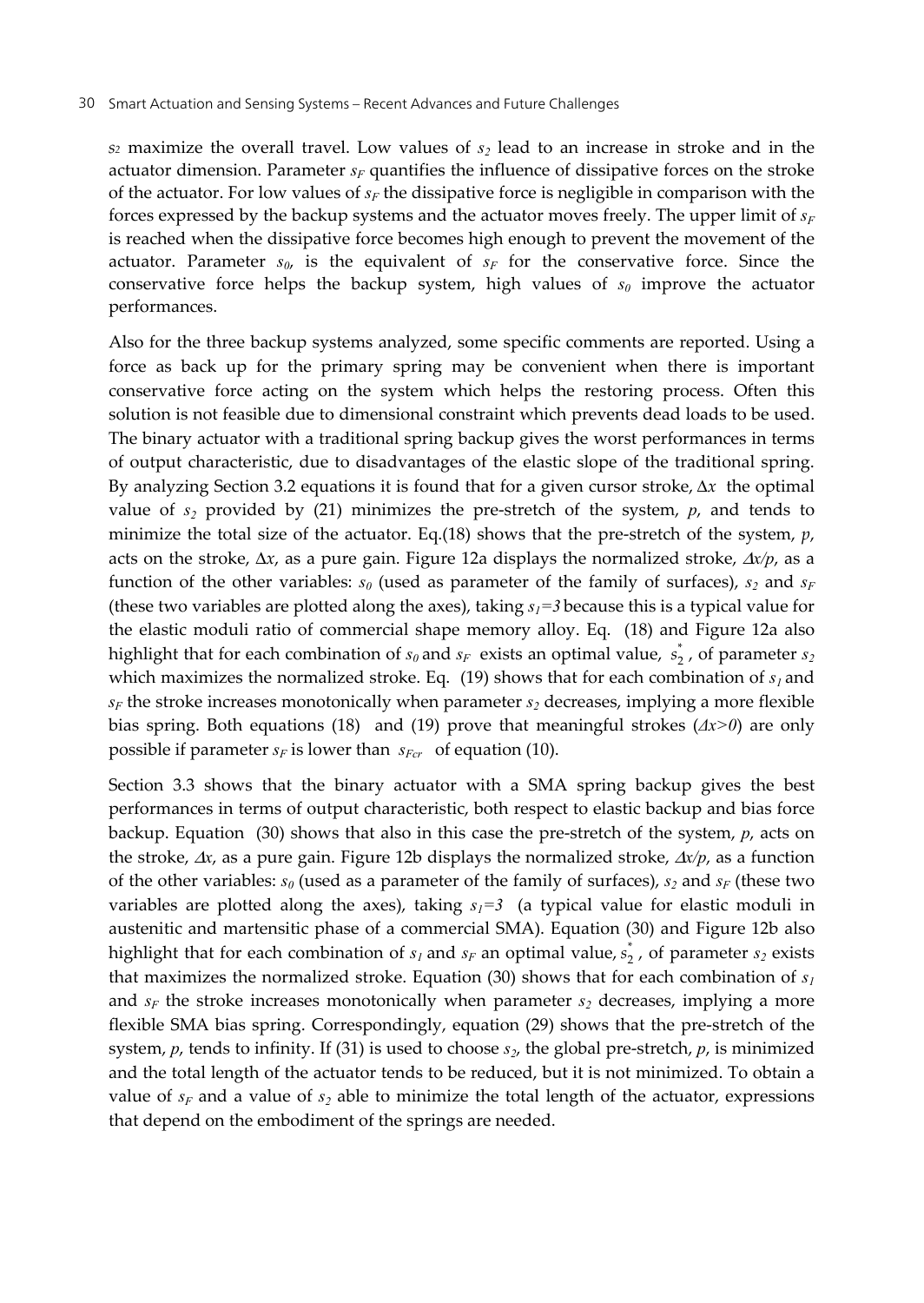

**Figure 12.** Normalized stroke of a shape memory actuator backed up by a traditional spring (a) or by an antagonist SMA spring (b) as a function of the parameters *s2* , *sF* and *s0*.

# **4.2. Performances of the compensated SMA actuators**

The performances of SMA compensated actuators are improved compared to traditional SMA actuators. A comparison between a traditional and a compensated SMA actuators, being equal the active elements and their maximum deformations, shows that the compensated system has longer strokes. Conversely, being equal the output stroke, the deformations in the compensated SMA system are lower than the traditional one. In general the compensated SMA actuator is able to obtain the same performances of a traditional system with lower maximum deformation in the material, while for a given admissible deformation the active elements of a compensated SMA are more stressed because they work against both the external load and the compensation system during the first part of the stroke. The energy stored in the compensator is released in the second part of the stroke helping in keeping the output force constant.

Experimental comparative tests on a SMA actuator with or without a rocker-arm compensator [28] demonstrated that the stroke of the compensated system is always greater regardless the external load. The stroke incremented by 2.5 times with no load up to 22 times with the maximum design force applied. Furthermore, the net stroke of the compensated actuator is not dependent on the applied force. This peculiarity simplifies both the design and the selection of the actuator for a given application. Other remarkable advantages of the compensated actuator lie in the nearly-constant value of the output force and in the fastest response compared to traditional systems, even with longer output strokes. The fastest response is due to the lower difference between internal external forces in the end positions. By contrast, the response time (the time needed to achieve an incipient displacement) is considerably longer for the compensated actuator. This behaviour is due to the high stress at which the SMA springs operate before activation, which requires a greater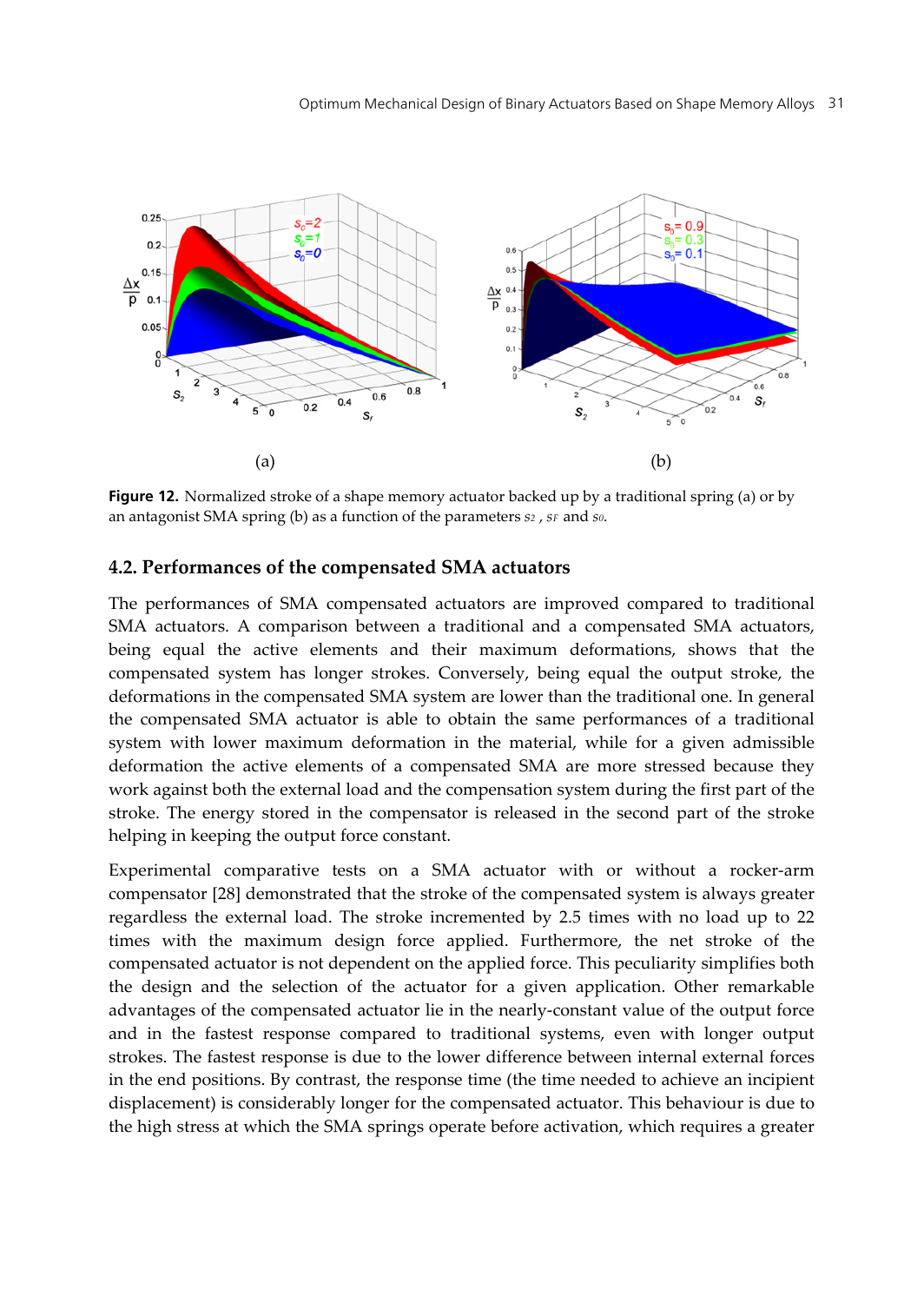degree of martensite-austenite transformation (hence a greater temperature) to start the motion. In general, the compensated actuator has no intrinsic positions of stable equilibrium so mechanical hard stops are needed to prevent dangerous over deformation in the SMA. One hard stop provides a monostable behaviour for the single SMA, the two hard stops needed for the double SMA produces a bistable behaviour. The characteristic of mono or bistability leads to great operative advantages because the actuator is able to: maintain a specific position even without power; achieve precise and repetitive positioning; facilitate control strategies of the overall system.

# **5. Conclusion**

The optimum mechanical design of shape memory based actuators is performed by means of analytical description of the governing equations of the system, providing an easy to follow design procedure for engineers working with SMA devices. Since no complex thermomechanical models are involved, the closed form equations developed are based on two simple constitutive models: a linear or a bilinear behaviour for the martensitic phase and a linear relationship for the austenitic phase. Three backup elements are considered to recover the stroke: a constant force, a traditional elastic spring and antagonist SMA element, leaving the designer the opportunity to adopt those which fits the application best. The external load is as general as possible, because a system of both dissipative and conservative forces is taken into account. The actuator performances are improved considering an elastic compensation instead of a backup element. This negative stiffness element can enhance either the stroke or the force of the SMA actuator depending on the needs. The output force design equations both for the SMA actuators and for the compensator are given and the detailed description of the compensated SMA system grants an immediate comprehension of the whole system. In order to give an operative guideline for SMA actuators design, several numerical examples are provided. The proposed procedure is applied to real case studies and to a specific configuration of SMA active elements (wires or springs). The benefits of the described methodology are critically discussed and compared. In terms of mechanical performance the agonist antagonist SMA system gives the best performances both for compensated and uncompensated systems, while optimum values for the non dimensional parameters are provided in order to obtain compact and efficient SMA based actuators. The analytical equations developed in this Chapter allow a SMA based actuator to be correctly designed in order to match the specifications and give useful information to optimize size and mechanical response of the system with no need of complex numerical simulations.

# **Author details**

A. Spaggiari\* , G. Scirè Mammano and E. Dragoni *Department of Science and Methods for Engineering, University of Modena and Reggio Emilia, via Amendola, Campus S. Lazzaro Reggio Emilia, Italy* 

j

<sup>\*</sup> Corresponding Author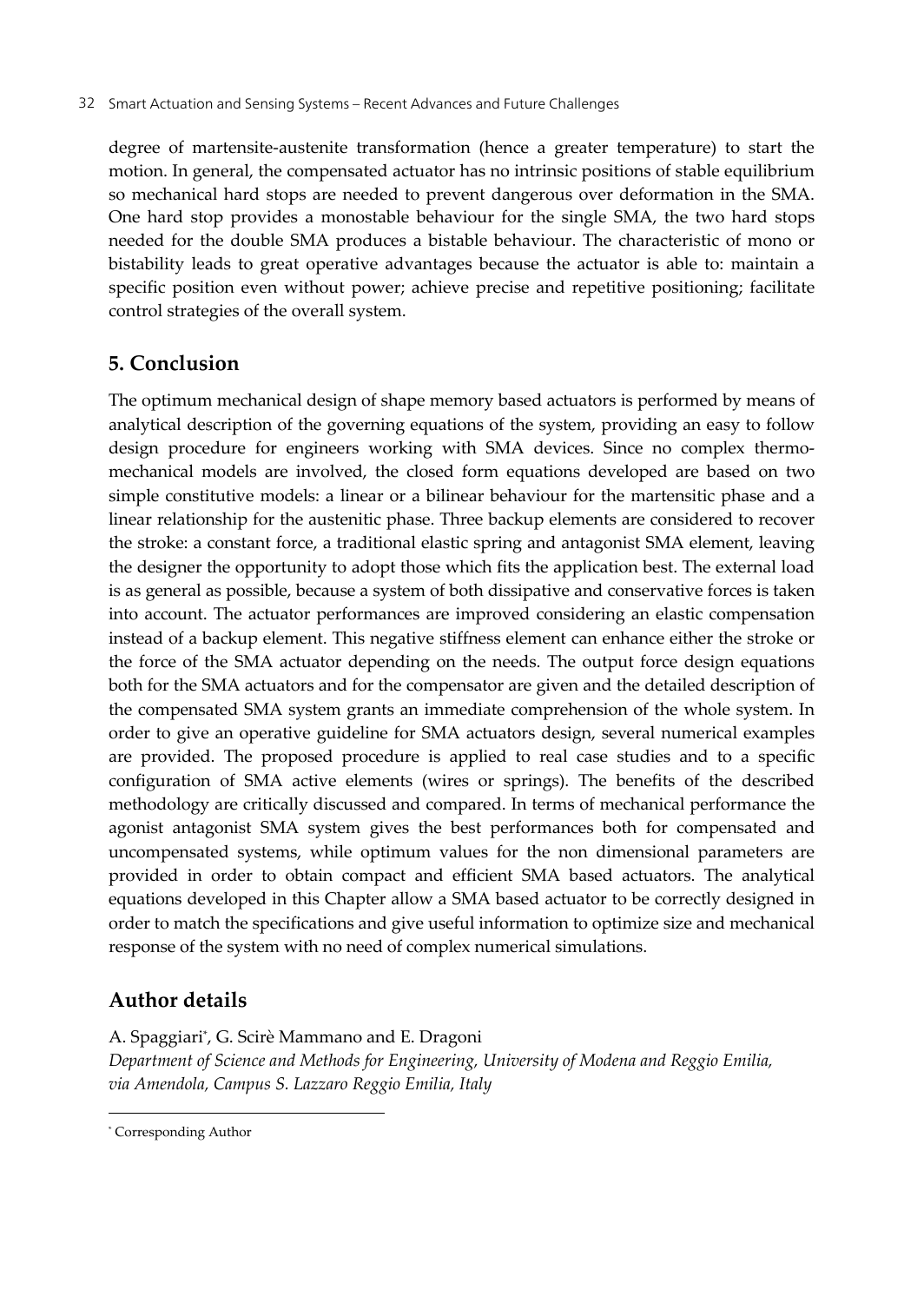# **6. References**

- [1] Otsuka K Wayman C M (2002) Shape memory Materials, Cambridge University Press, Cambrdige UK.
- [2] Lagoudas DC, (2008) Shape Memory Alloys Encyclopedia of Aerospace Engineering John Wiley & Sons, New York.
- [3] Boyd JG, Lagoudas DC (1996) A Thermodynamical Constitutive Model for Shape Memory Materials. Part I. Int. J. Plast 12(6): 805-842.
- [4] Arghavania J, Auricchio F, Naghdabadia R and Sohrabpoura S (2009) A 3-D phenomenological constitutive model for shape memory alloys under multiaxial loadings Int. J. Plast. 26(7): 976-991.
- [5] Kuribayashi, K. (1989) Millimeter-sized Joint Actuator using a Shape Memory Alloy, Sensor Actuator, 20(1-2): 57-64.
- [6] Mertmann M, Vergani G (2008) Design and application of shape memory actuators, Eur. Phys. J. Special Top. 158:221–230.
- [7] Kim B, Lee MG, Lee YP, Kim YI, Lee GH (2006) An earthworm-like micro robot using shape memory alloy actuator, Sensors and Actuators A: 125(2): 429-437,
- [8] Reynaerts D. Van Brussel H (1998) Design aspects of shape memory actuators Mechatronics, 8: 635-656.
- [9] Lu A, Grant D, Hayward V (1997) Design and comparison of high strain shape memory alloy actuators" Proc.IEEE Robotics and Automation 1(20): 260-265.
- [10] Bergamasco M, Dario P Salsedo F (1990) Shape Memory Alloy Microactuators Sensors Actuators A 21(1-3): 253-257.
- [11] Nespoli A, Besseghini S, Pittaccio S, Villa E, Viscuso S (2010) The high potential of shape memory alloys in developing miniature mechanical devices: A review on shape memory alloy mini-actuators. Sensors and Actuators A: Physical 158(1): 149-160.
- [12] Jansen S, Breidert J Welp EG (2004) Positioning actuator based on shape memory wires, ACTUATOR Proc. of 9th International Conference on New Actuators.
- [13] Strittmatter J, Gümpel P (2004) Shape memory actuator for hydraulic valve ACTUATOR Proc. of 9th International Conference on New Actuators.
- [14] Bellini A, Colli M, Dragoni E (2009) Mechatronic Design of a Shape Memory Alloy Actuator for Automotive Tumble Flaps: A Case Study, IEEE Trans on Industrial Electronics, 56(7):2644-2656.
- [15] Haga Y et al. (2005) Dynamic Braille display using SMA coil actuator and magnetic latch, Sens. Actuators A, 119: 316-322.
- [16] Elwaleed AK, et al., (2008) A new method for actuating parallel manipulators, Sens. Actuators A 147:593–599.
- [17] Migliavacca F. et al. (2004) Stainless and shape memory alloy coronary stents: a computational study on the interaction with the vascular wall, Biomechan Model Mechanobiol 2:205-217.
- [18] Spinella I, Dragoni E (2009) Design equations for binary shape memory actuators under dissipative forces. Pro Insn Mech Engrs C: J. Mech. Eng. Sci 223(C3): 531–543.